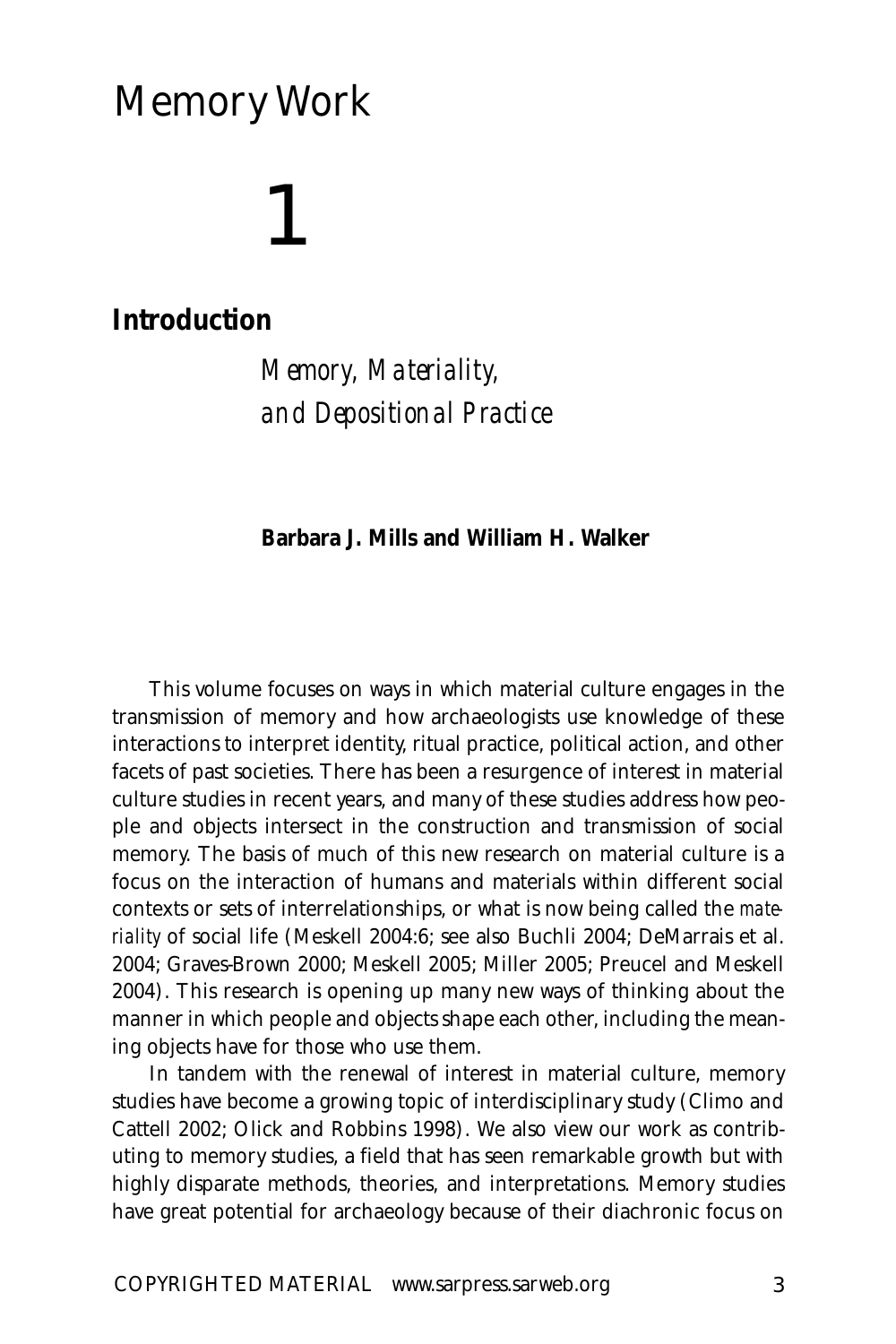the transmission and transformation of social practices. Although many of these studies of social memory use objects or other forms of material culture as illustrative, fewer explicitly concentrate on how memory and material practices are interdependent features of social life. Important exceptions include the work of a number of material culture theorists specifically focusing on memory (for example, Küchler 1987, 1993, 1997, 2002; Küchler and Melion 1991), the contributors to an edited volume entitled *Archaeologies of Memory* (Van Dyke and Alcock 2003), studies of mortuary ritual and memory (for example, Chesson 2001; Hallam and Hockey 2001; Tarlow 1999; Williams 2004), and pieces directly addressing how materiality and memory intersect (for example, Hendon 2000; Joyce 2000a; Meskell 2004). Our work builds on this previous research and seeks to understand how memory work is related to the objects, features, and deposits that are the basis for archaeological interpretations. In this volume, we look at material practices through a number of archaeological projects to understand how people constructed social life through their memory work.

Our use of the term "memory work" in this book has two meanings. First, it refers to the many social practices that create memories, including recalling, reshaping, forgetting, inventing, coordinating, and transmitting. As several anthropologists and sociologists have observed in their use of the concept of memory work, memories are made, not just experienced (Jansen 2007; Krause 2005; Litzinger 1998; Stoler and Strassler 2000). It is in this active construction that material traces are left behind and that the contributors of this book, as archaeologists, are especially adept at uncovering. Memory work is not just about the material traces left behind, however; it also is about understanding the materiality of those practices or the interaction of humans and materials within a set of social relationships (Meskell 2004:6). Once understood within their cultural contexts, all material traces are the residues of memory-making relationships, albeit in different social, spatial, and temporal settings. In this book we focus on a set of case studies that illustrate how social memories were made through repeated, patterned, and engaged social and material practices. These practices themselves were quite varied from case to case, but the essays are linked by the evidence they bring to bear on the materiality of memory making.

Second, "memory work" also refers to the interpretive activities we scholars follow when studying social memory. Collectively the contributors to this book form a group of archaeologists who have made it our project to understand the ways in which social memory can be looked at in past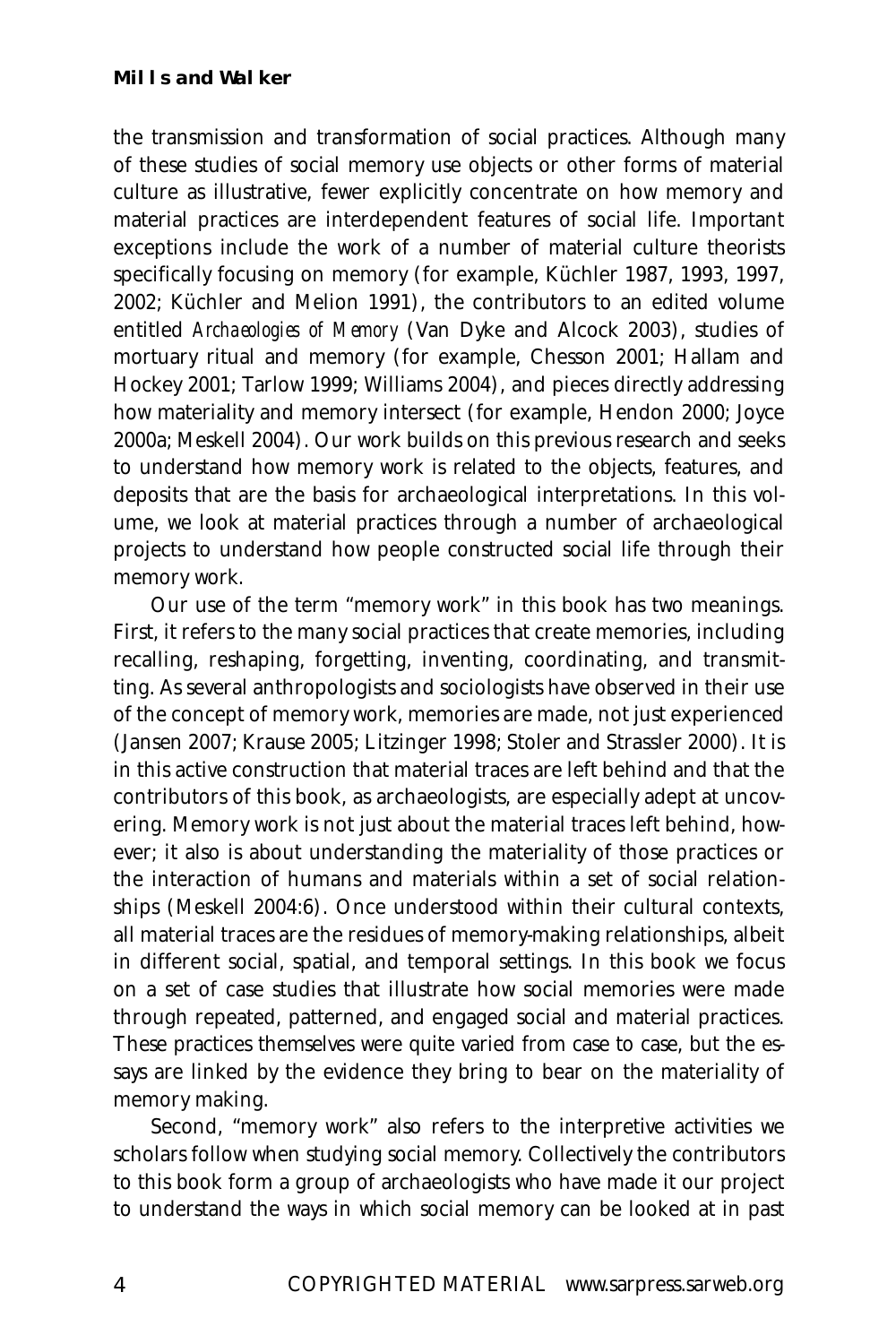and present societies. We came together initially as part of a seminar at the School of American Research (now the School for Advanced Research), reworked our papers for a session at the American Anthropological Association meetings, and then reworked them again for this book. Although this volume contains contributions that focus on contexts from around the world, we share a consistent perspective on the need to inform memory studies through a theoretical approach that incorporates practice, agency, and materiality.

We also share a common goal to map out the different ways in which social memories in past societies can be programmatically and tangibly studied. Our goal is to use our memory work to construct new interpretations about these societies that otherwise might not be possible. Such an approach requires that we confront the intersections of a number of fundamental theoretical issues such as those between memory and materiality, knowledge and practice, subjects and objects, and the past and the present. We do not construe these intersections dichotomously, but instead emphasize the layers of complexity within or between these categories—an approach that is more consistent with the many ways that people made the past into the present through their interactions with material things.

In this chapter we provide brief overviews of contemporary memory and material culture/materiality studies. Our goal is to bring out how anthropologists, including archaeologists, have been looking at the intersection of these two subjects. Lastly, we place the case studies in this volume within the context of this literature, emphasizing key themes that have emerged from our work.

#### **FROM COLLECTIVE MEMORY TO MEMORY WORK**

The study of memory is a truly interdisciplinary project with prominent research in literature, philosophy, psychology, history, sociology, and anthropology. Archaeological research on memory is relatively recent, and as the volume edited by Ruth Van Dyke and Susan Alcock (2003) demonstrates, archaeologists draw somewhat eclectically from these sources, especially from history, sociology, and anthropology. The literature in anthropology and its allied fields is vast, but there are several important changes in the literature that have emerged (see especially the reviews of Climo and Cattell 2002; Jansen 2007:958; Olick and Robbins 1998). These include (1) a fundamental theoretical shift from the study of social structures to that of "practice theory" (for example, Bourdieu 1977, 1990) and agency, which has led to the rejection of the broader term of "collective memory" in favor of "social memory"; (2) greater attention to how memory is an important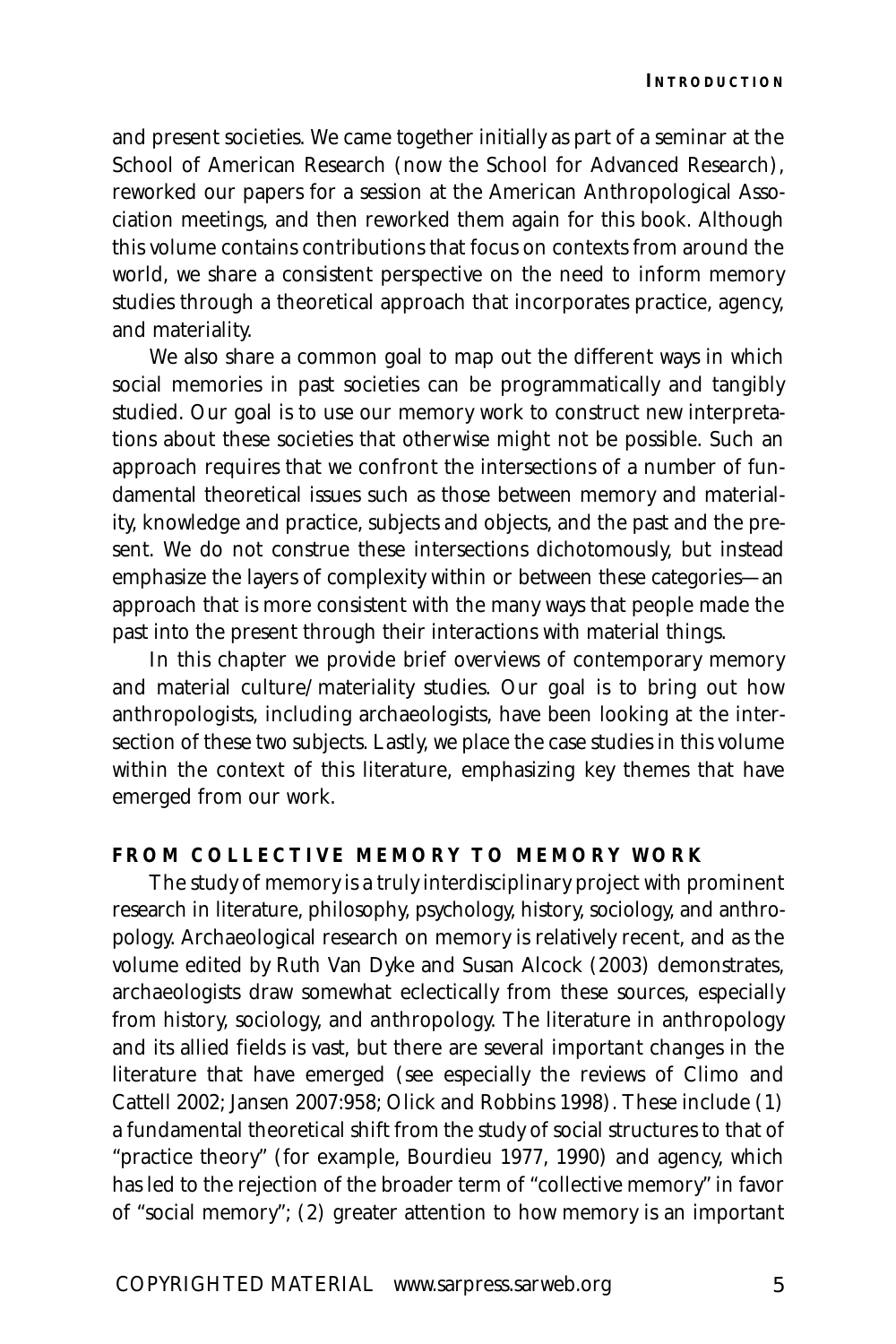part of everyday life (de Certeau 1984)—not just of large-scale commemorative events; (3) how memory work is replete with "semiotic textures" (Jansen 2007:958) showing how memory and meaning are inextricably related; and (4) that memory work subsumes a range of practices, including remembering and forgetting (Litzinger 1998:226). The above trends crosscut several disciplines, making scholarship on memory studies highly interdisciplinary. In addition, as Jansen (2007) points out, current trends in memory research are highly dependent on the empirical topics of interest. Today, memory studies variably emphasize different social scales of analysis (the individual, group, or nation), the context (sites) of memorymaking events and places, the selective and exclusive nature of memory work, and/or the symbolic tools of memory work and their manipulation.

Although agency theory does not preclude the agency of groups, one of the most important historical shifts in memory studies has been in directing attention away from the Durkheimian idea of a "collective memory" that is somehow separate from the memories of individuals. This term, originally coined by Émile Durkheim and elaborated upon by his student Maurice Halbwachs (1925, 1992), is still used in the literature, although there has been a preference by many authors to replace it with "social memory" to highlight the many social contexts in which memories are made and the role of individuals in the process of remembering (Climo and Cattell 2002; Fentress and Wickham 1992; Wertsch 2002). Memory does not reside in, and is not transmitted by, cultures but in people as members of social groups. Fentress and Wickham (1992), for example, entitled their book *Social Memory* to emphasize that it is the interaction of individuals as members of different collectives who engage in memory making that is important. The vast literature on oral history is one venue in which anthropologists, public historians, and others have studied how individuals engage in the process of remembering because this is one area where there is reliance on individuals' memory rather than on texts (Fentress and Wickham 1992:2). The authors of the chapters in our volume also use the term "social memory" instead of "collective memory" to mark the importance of different social scales and the various roles of individuals and agency in memory work. As we discuss below, however, our emphasis is on material culture, although oral histories may be important sources for understanding the persistence of some material practices through time (for example, Mills, Pauketat, and Walker, this volume).

Paul Connerton's (1989) book, *How Societies Remember*, also emphasizes the idea that it is membership in a social group—rather than the collective or culture as a whole—that defines the degree of similarity in remember-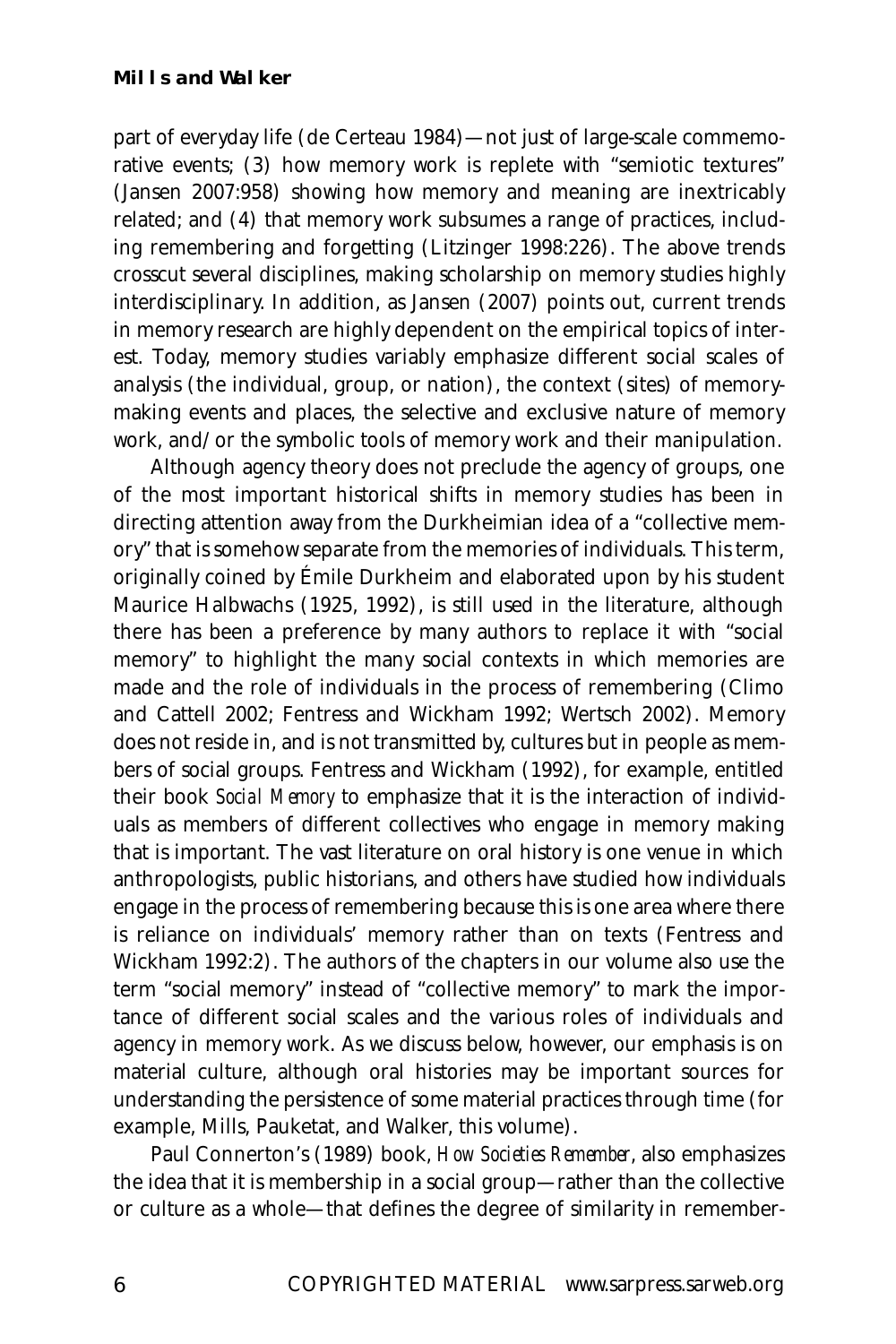ing. His research is transitional in the anthropological literature because he recognized that memory was a part of the construction of individual personhood and therefore an important part of social identity. The literature on identity and memory is now quite vast, but importantly, Connerton presented two ways in which the performative, habitual aspects of commemorative practices produce social memory: through bodily or incorporating practices and through inscribing practices, including writing. Drawing on a number of sources, especially Pierre Bourdieu (1977, 1990), Connerton's terminology and approach have had an impact on the ways in which archaeologists have applied memory studies in their work. But rather than seeing social memories as adhering rather mechanically to either incorporating or inscribing practices, these practices should be viewed as working together to illustrate how memory is transmitted and embodied through practice. In this way, social memory becomes more active and is better described through acts of remembering, rather than as an objectified albeit intangible thing or something that is discoverable existing outside of people's lived experience.

Thus, in contrast to Connerton's explicit emphasis on commemorative ceremonies, another shift in the literature is the recognition that memory construction is part of everyday life. It contains strategies and tactics that are the result of "models of interaction" (de Certeau 1984). The strategies and tactics of memory construction may include the more visible and more easily studied commemorative acts, but materially marked moments of memory work are everywhere. As we discuss below, the prevalence of these materially marked moments allows memory work to be studied in many different contexts and through a range of material practices. In some research (for example, Stahl's and Nielsen's chapters in this volume), it allows a blurring of the distinction between the everyday and the ritual for situating memory work (see also Bradley 2003, 2005; Brück 1999). Nonetheless, because rituals can produce highly visible material records that are well preserved archaeologically, and because rituals are highly charged moments of memory work, other contributors to our volume focus on the ways in which memory work was expressed through small- and large-scale events that were part of ritual practice (in the sense of Bell 1992, 1997).

Whether dealing with daily or more periodically marked events, the shift in attention to the range of contexts in which memory work takes place underscores the importance of seeing the process as constitutive of social life (Giddens 1984), rather than simply a tool used by particular social actors. Thus, there has been an explicit shift in language from "memory" to "remembering" (for example, Wertsch 2002:17). Memory is not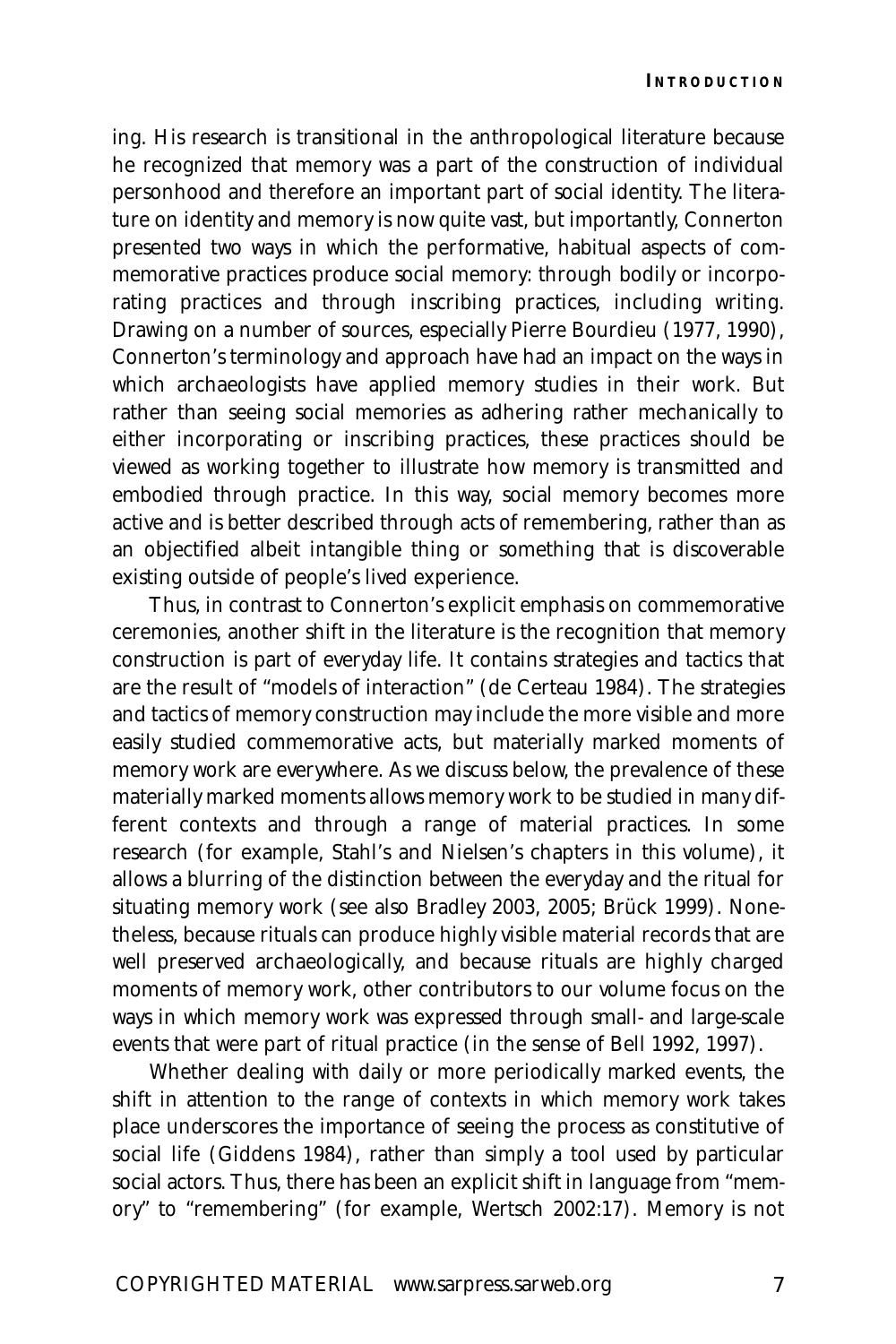something out there to be discovered but a process that is continually changed through the active engagement of people in remembering (and other forms of memory work). An overobjectification of social memory diminishes the value of memory studies for understanding how the process of remembering can be transformative. This emphasis parallels the theoretical shift from instrumentalist to constructivist positions in the social sciences. Nonetheless, the distinction can be overemphasized: memory making is a process that constructs social life, but it also may be used as a means to an end, particularly in political actions. For example, the selective remembering that can occur when events are intentionally erased from national histories is instrumental at the same time as it reconstructs the social life of those who lived that history and the lives of their descendants. Similarly, the past may be used to legitimize the present—even if that past never happened in what Hobsbawm (1983) calls "the invention of tradition."

A final trend in memory studies is greater attention to the ways in which meaning is ascribed during memory work. Representation has always been important in the process of historical recollection. The topic of representation has been of increasing importance in the anthropological literature on memory and material culture (for example, Küchler and Melion 1991) and museum studies. Each cultural relationship ascribes a different form of meaning to objects within social interactions. For those who use them, the value of objects may be derived from their intrinsic qualities, such as their color or brilliance (Hosler 1994; Jones and MacGregor 2002; Saunders 1999, 2001), their place of origin (Bradley 2000; Helms 1993), and/or the networks that they have passed through.

Museums are an example of sites of memory (Nora 1989) in that they provide a space for housing and displaying the material objects that are used in commemorative practices, whether they are images, three-dimensional objects, or texts. Sites of memory are not restricted to museums and may also include parks and other places and landscapes. In some of them, historically documented events occurred; in others, the past is interpreted for the public (for example, Shackel 2000). Others may be places that are known from traditional histories and become important loci for memory work through their incorporation into contemporary ethnohistorical documentation (for example, Ferguson and Colwell-Chanthaphonh 2006).

The spatial dimension of memory work is one with which archaeologists have a particular affinity. Research on representation therefore intersects with sites of memory in the archaeological literature on landscapes and memory (for example, Alcock 2002; Ashmore and Knapp 1999; Bender, ed. 1993; Bradley 1998; Edmonds 1999; Hirsch and O'Hanlon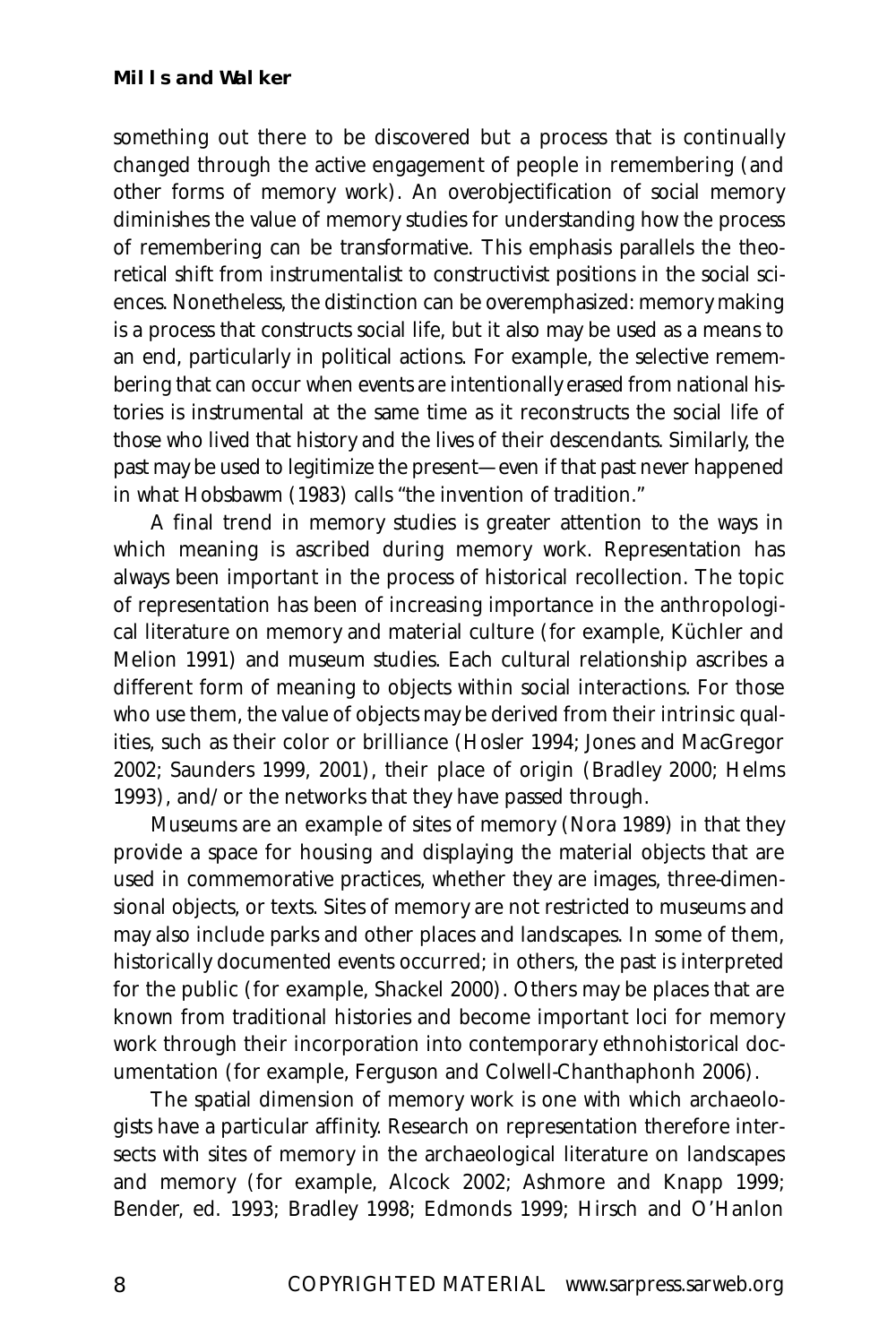1995; Thomas 1999b; Tilley 1994; Van Dyke 2003). Many of these studies have taken an explicitly phenomenological approach inspired by Christopher Tilley. Although some of the contributors to these volumes tack back and forth between places and the objects deposited in these places, the vast majority of these studies foreground the ways in which monuments were transformed and then themselves became transformative of social practices. In short, landscapes *of* memory became an important bridge to the discussion of landscapes *in* memory (Bender 1993:11), as in Parmentier's (1985) distinction between signs in history and signs of history (see also Ferguson and Preucel 2005; Preucel 2006:85–86). The idea of landscapes in memory is exemplified in the chapter in this volume by Susan Gillespie, who discusses how architecture and features, once created, control future practices by channeling or concretizing subsequent depositional practices in places or sites of memory. Gillespie reexamines the stratigraphic evidence at the Olmec site of La Venta (900-500 BCE) to define relationships between collective memories and building activities. She focuses on how practice creates sacred places and how those places in turn recreate people and their memories. She traces the biography or life history of the complex's platforms, altars, and spectacular deposits of serpentine to construct a new interpretation of the history of La Venta.

That memory work includes a number of different practices, including both remembering and forgetting, has been a theme in many anthropological studies. Through her work on the destruction of monuments (Küchler 1999), and especially the New Guinea *malanggan* (Küchler 1987, 1993, 2002), Susanne Küchler has been at the forefront of bringing the memory practice of forgetting into the anthropological study of social memory (see also Forty and Küchler 1999; Küchler and Melion 1991). Much of the work in this area analyzes the ways in which memory work can be influenced by political action, but it also addresses a key area in interdisciplinary studies: how are memories selectively constructed, by whom, and for what purpose? Remembering and forgetting are important parts of memorials to the deceased, and thus this theme has become an integral part of mortuary studies in anthropology (for example, Chesson 2001; Hallam and Hockey 2001). The often paradoxical relationship between remembering and forgetting is discussed in our volume by Mills. She emphasizes that there are many ways in which this intersection is realized, including secreting or hiding (Hendon 2000), intentional destruction, and the retirement of rooms, objects, and settlements when residents migrate to new places.

As our brief discussion indicates, anthropologists' and especially archaeologists' research on memory has often involved the intersection of memory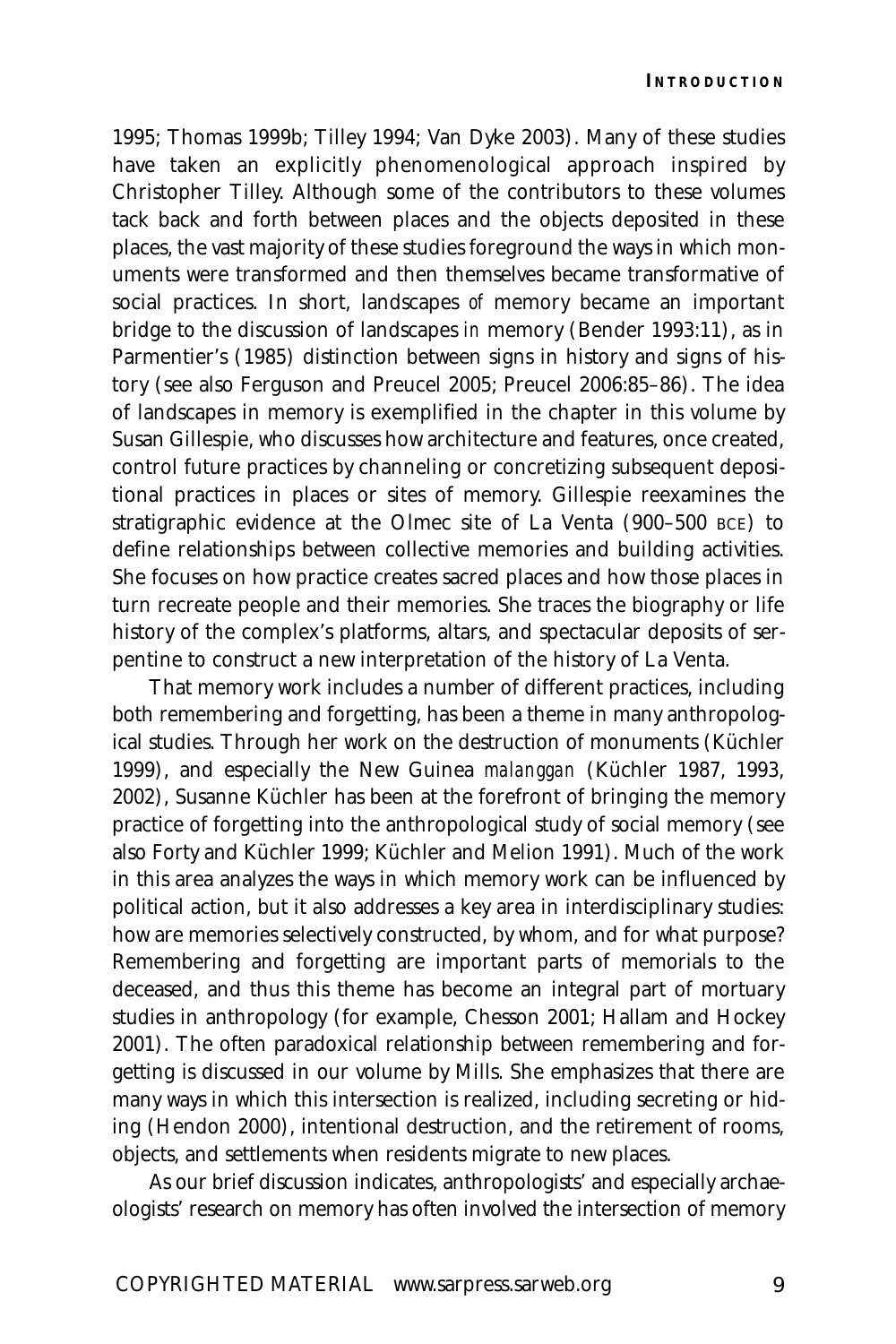work with material things. Whether concerned with monuments or modifications of the landscape, mnemonics for tracing back lineages, memorials to important historical figures, or images that capture events or people, the literature on memory is replete with material culture. Archae-ologists have found the anthropological works that discuss the intersection of memory with the material world the most rewarding. But at the same time that memory studies have been transformed by wider trends in the discipline, so, too, have material culture studies.

#### **FROM MATERIAL CULTURE TO MATERIALITY**

As Bjørnar Olsen (2003) recently pointed out, material culture has tended to be marginalized in the contemporary social science research despite the fact that things are a fundamental part of social life. Yet there has been a resurgence of interest in material culture on the part of ethnographers and archaeologists, who have made important contributions to building theories of material life (for example, Appadurai 1986; Buchli 2002; Knappett 2005; Meskell 2004; Miller 2005; Myers 2001; Schiffer and Miller 1999). Many of these scholars are archaeologists who have turned to modern material culture studies in order to look at consumption and commodification as part of globalization processes and/or to show how theories of material culture bridge relations between people and things in multiple cultural contexts.

A pivotal volume in the burgeoning new material culture studies was *The Social Life of Things: Commodities in Cultural Perspective* (Appadurai 1986). Although most of the contributors are not archaeologists, several of the themes in this volume have been extensively drawn upon by archaeologists (including innumerable versions of the title). Two of the most important themes in this volume are that things have different values and meanings depending on their cultural contexts, and that the same object can endure through changes in valuation and meaning depending on its biography. For example, things that were originally produced as goods for exchange have one set of meanings, but when they later circulate as commodities in the global market, they have another. That objects may have transient values depending on the point in their life history was especially brought out in the chapter by Igor Kopytoff (1986) on the cultural biographies of things. The biographical approach can be used to show how the process of taking objects from one context and placing them in another transforms their value and meaning.

The topic of object or artifact biographies is now encountered in a number of works by archaeologists (Gosden and Marshall 1999; Meskell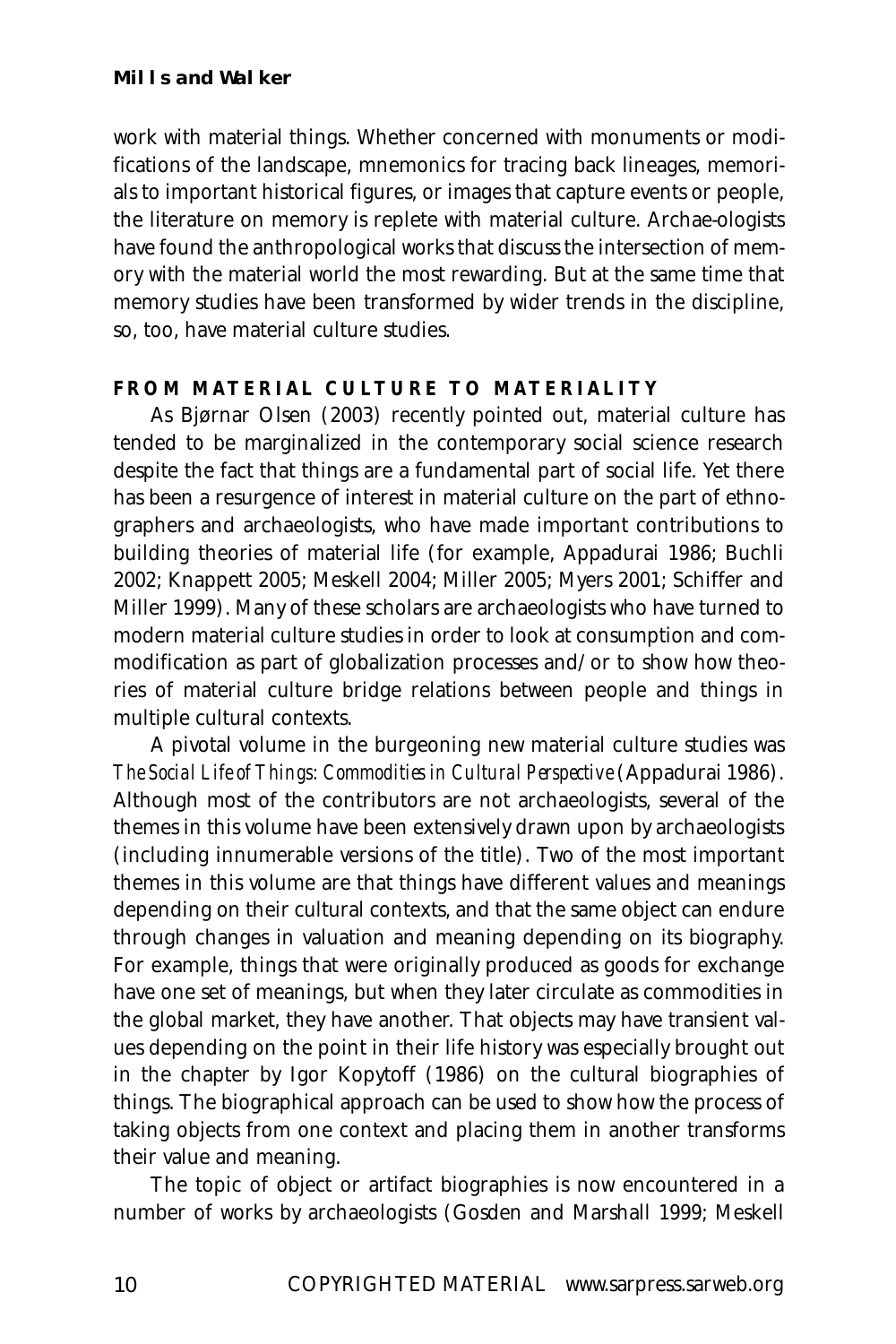2004) and historians of technology (for example, Hoskins 1998). The concept is a broad one, however, encompassing a number of theoretical and methodological approaches. Current studies of material culture in archaeology are spread across a number of different archaeologies, including behavioral/processual, cognitive/processual, and postprocessual approaches. Various terms are used, including "life histories," "structured deposition," and "object biographies." All of these are genealogical approaches to some extent, but with different assumptions and outcomes. The term "materiality" is being incorporated more and more, but often there is little specificity in its definition. Nonetheless, there is a common theme that objects have histories—that is, they have genealogies.

One of the earliest genealogical approaches in archaeology was developed in the behavioral archaeology of Michael Schiffer and his colleagues, which explicitly focuses on the life history of artifacts (for example, LaMotta and Schiffer 1999; Schiffer 1975, 1976; Schiffer and Skibo 1997; Walker 1995; Walker et al. 2000). Life histories of artifacts are based on the concept of behavioral chains, which link different activities to all stages of artifact production, distribution, and consumption. The life history approach is more encompassing than the similar-sounding *chaîne opératoire* approach begun by André Leroi-Gourhan (1964) and developed by French archaeologists to study artifact manufacture (especially chipped stone artifacts; see Bleed 2001). In contrast to the chaîne opératoire approach, the life history approach also considers what happens to objects after they are manufactured. Thus, methodologically, it is closer to the object biographies discussed by Kopytoff (1986), although there has not been the same attention to the value and meaning of objects in different social settings. Earlier work of the behavioral/processual school focused on using life histories to understand the technological choices that were made in production, largely relating production to use (for example, Schiffer and Skibo 1997). More recent contributions within this approach to life histories have focused on the consumption and discard portions of the behavioral chain, such as Schiffer's engagement with modern material culture (for example, Schiffer 1991, 1994), LaMotta and Schiffer's (1999) discussion of cultural and noncultural formation processes that structure the deposition and depletion of objects in houses, and Walker's (1995, 1999; Walker et al. 2000; Walker and Lucero 2000; Walker and Schiffer 2006) observations on how ritual objects are differentially deposited based on their histories as singularities. Walker's more recent work, especially with Lucero, explicitly incorporates agency theory to look at how artifact life histories, ritual, and politics intersect.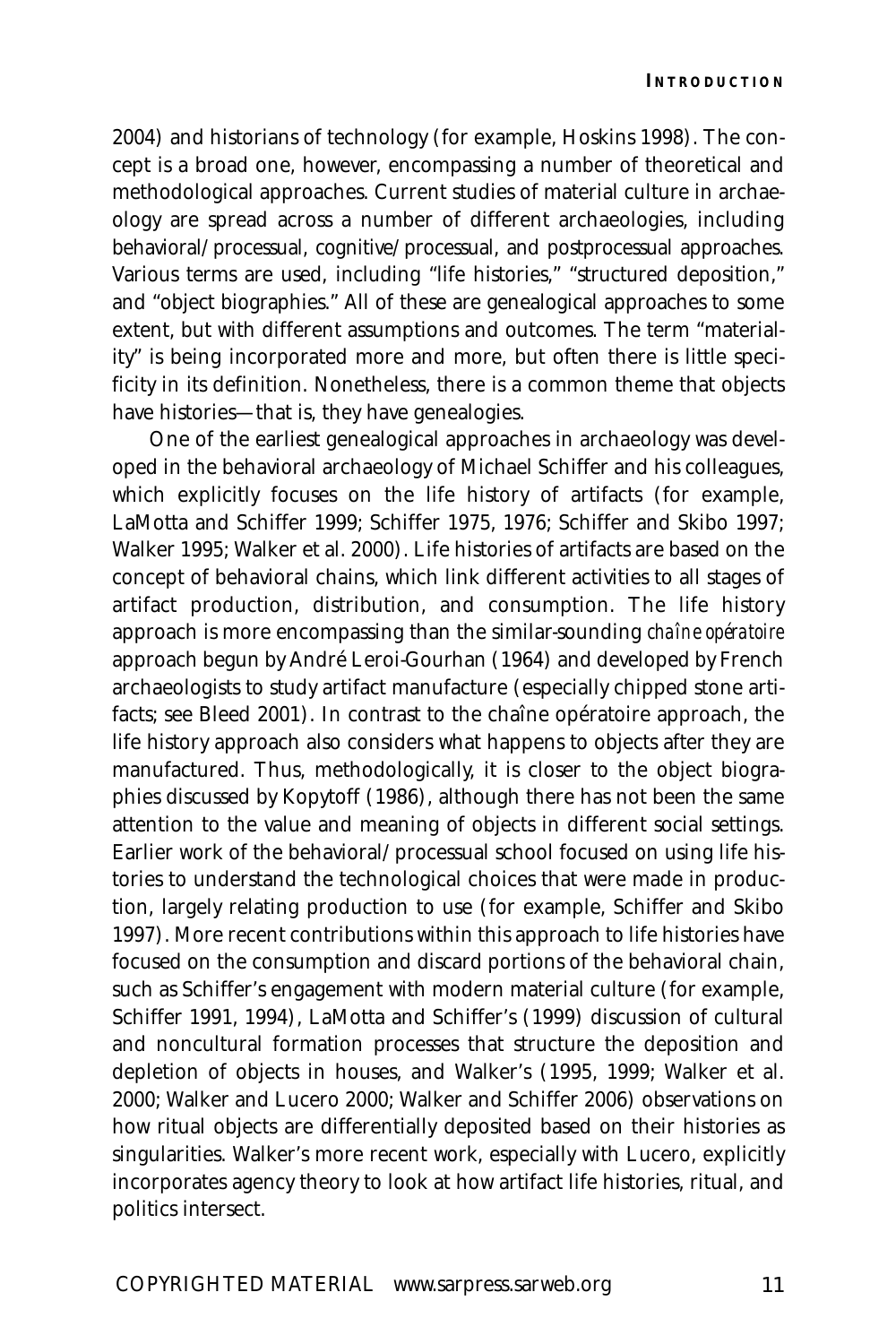#### **Mills and Walker**

Paralleling the study of life histories by the behavioral/processualists in the United States was the use of the term "structured deposition" in the United Kingdom. Originally coined by Richards and Thomas (1984), it referred to Neolithic deposits that were distinct in some way from everyday domestic trash and instead were the result of ritual activity (see Pollard, this volume). They interpreted structured deposits as purposefully created and symbolically motivated. Richards and Thomas's interpretations were part of a break from processual archaeology, incorporating many of the ideas of symbolic and structural archaeology that were just beginning to be introduced into the literature (for example, Hodder 1982). As Pollard's chapter in this volume discusses, the concept of structured deposition presented several problems, largely because all deposition is structured in some way and because these deposits were seen as somehow distinct from everyday life. Nonetheless, we think that the concept of structured deposition is quite important in the development of a set of interpretive methods that uses depositional practice to look at memory and materiality.

Gosden (2005) has recently suggested that there are two basic ways to look at object biographies: their genealogy and source. His separation of these two parts of the interartifactual domain reflects increasing interest on the part of archaeologists with the idea that where something originally came from (including where the raw materials were procured) is something that adds significance to the object. This concept is similar to that of Bradley's (2000) "pieces of places," in which objects have meaning because of the association of those places with important events, people, and so on. The genealogy of objects is also important, and we can view these along a continuum of objects that are expediently collected, used, and discarded on one end (and therefore having little genealogy), and highly valued heirlooms that are often inalienable goods on the other (Weiner 1992; see also Lillios 2003; Mills 2004).

Although many archaeologists focus exclusively on genealogies of particular objects (the biographical approach), we think that a more productive approach is to focus on genealogies of practices. Pauketat and Alt (2005) emphasize the latter in their discussion of "agency in a postmold." Importantly, these are practices that have great time depth and are revealing in the degree of similarity of practice—including memory practices that characterize Mississippian societies over long periods of time. Like Joyce and Lopiparo (2005), Pauketat and Alt view agency as something that is archaeologically accessible. In Joyce and Lopiparo's case, they advocate the idea that archaeology's unique contribution to studies of agency (and materiality) is by viewing the past practices of past peoples through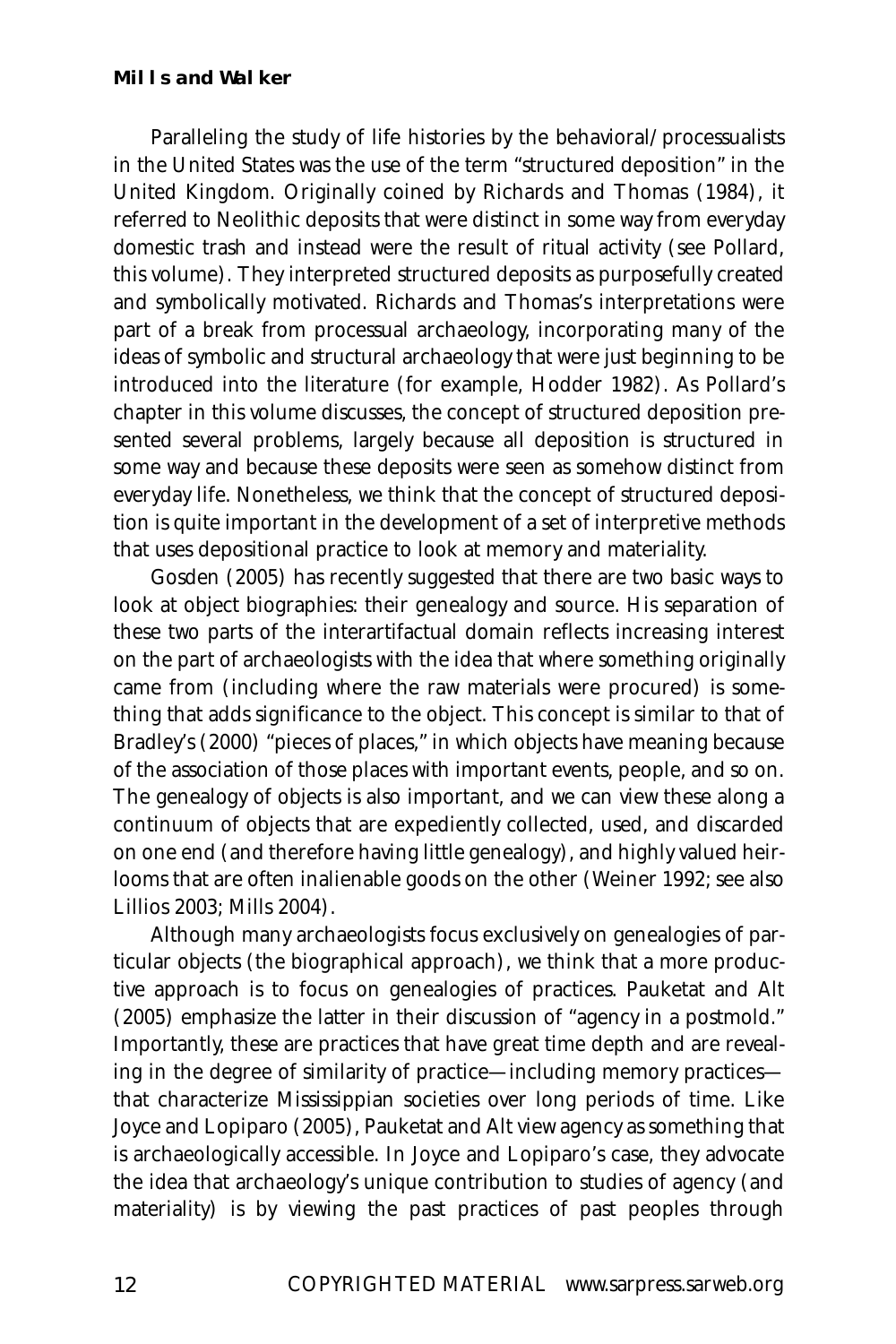sequences of actions, chains, networks, and citations. These sequences are, however, not simply about the traditional idea of behavioral chains, or châines opératoires, but rather about viewing them as embedded within the materiality of past practices. Thus, there is a difference between object biographies and genealogies of practice: the latter is more inclusive than the former.

This embedding of object biographies within a broader field of material practices is one of the reasons that there has been a rejection of the term "structured deposits" (for example, Richards and Thomas 1984) to refer to intentional acts of object burial. As Pollard discusses in his chapter in this volume, the fallacy of the idea that deposits can be unstructured undermines the use of structured deposits as a separate entity. All deposits are structured in some way, and it is in how those deposits are structured that engages us in memory studies. Pollard addresses the evolving theoretical consideration of the concept of structured deposition, arguing that some of the most fruitful approaches entail recognizing that objects are also subjects in many cultures and that deposits provide "a context in which the status and roles" of human and other material participants (artifacts, architecture) "are highlighted and brought to the fore." Like Stahl (this volume), he recognizes that the variable nature or character of the agency of people and objects will vary cross-culturally and that the organization of deposits provides archaeologists with a window into these past object worlds (in the sense of Meskell 2004). He illustrates his argument in a case study of Etton Closure, a fourth century BCE British ditch monument. Like the people, animals and things (cattle, axes, and fossils) were "gathered/herded, controlled, killed, and combined to forge new relationships between agent laden people and things." In part the attempt to "control, channel and pay respect to these various agencies" led to the depositional patterns at this site, and these practices are examples of genealogies of practice.

Despite the fact that contemporary material culture studies may emphasize concepts of interest to archaeologists, most do not build the necessary linkages that are required for interpreting memory from the archaeological record. These linkages must be built by tacking back and forth between social interpretations and archaeological deposits. Key to this interpretive process is that there must be some grounding in the material practices that render social memory visible in the archaeological record. These practices are not unique, disconnected events but part of a string of repeated actions that are learned, transmitted, and transformed. People construct social memories through their engagement with other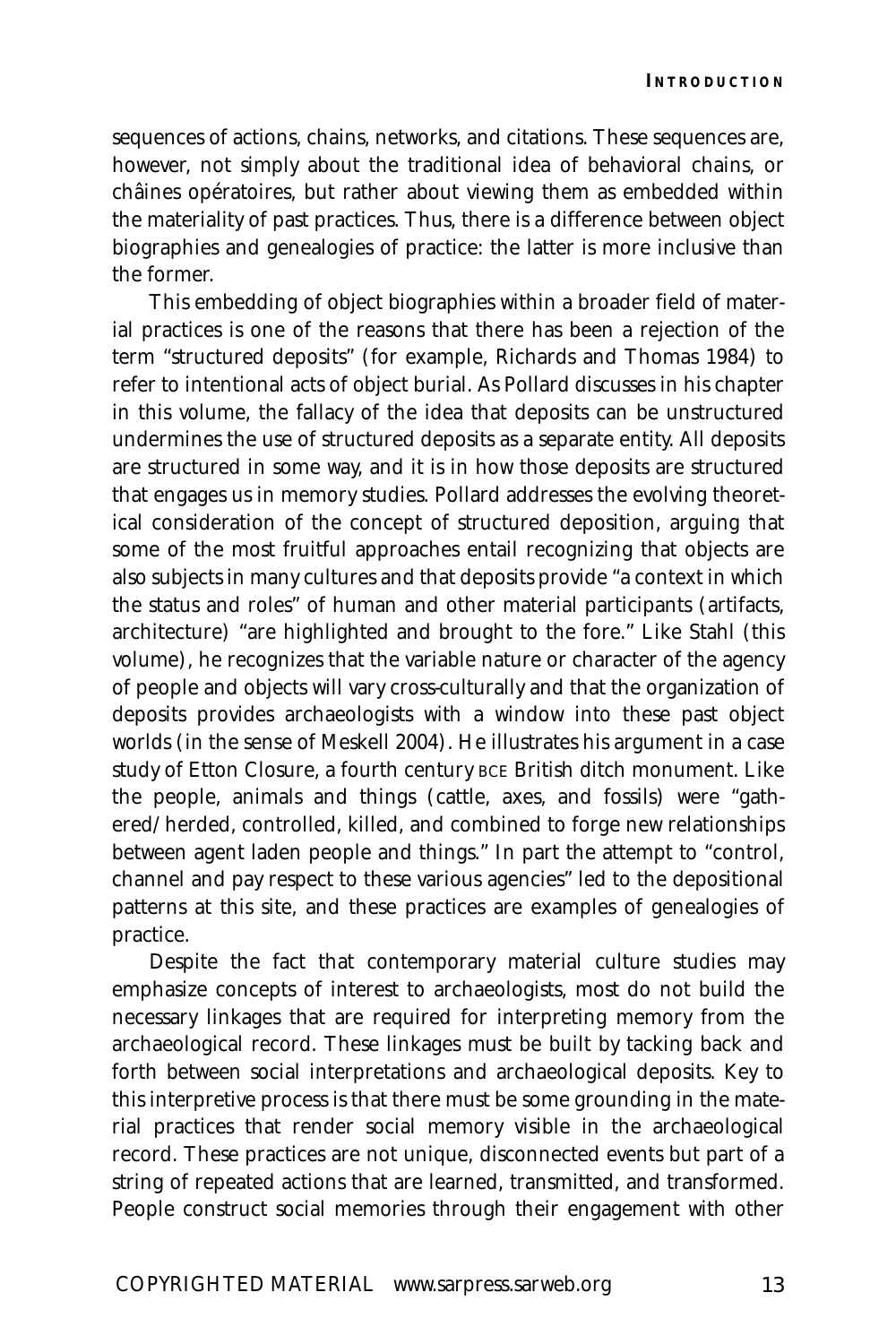people (living as well as ancestral) and through their interaction with varieties of material culture. The latter may include different kinds of substances, sediments, buildings, artifacts, unmodified objects, and even animals that are used and deposited in archaeological sites.

Thus, within the literature on "things" (to use the broadest term), there has been an important change from the use of the term "material culture" to that of "materiality" that is important for linking memory to things. This shift in meaning is similar to the change from "memory" to "remembering" in that it emphasizes the shift from objects to the ways in which objects (and monuments, features, and so on) are actively used in social practices. Many of the contributors to this volume also explicitly link their research on memory work to studies of materiality, practice, and agency (DeMarrais et al. 2004; Gosden 1994; Graves-Brown 2000; Joyce 2000a; Meskell 2003, 2004, 2005; Miller 1987; Miller, ed. 2005; Mills 2004; Owoc 2005; Pauketat 2003b; Pauketat and Alt 2004; Preucel and Meskell 2004; Thomas 1997, 1999b, 2000). Unlike studies of material culture, the concept of materiality expresses a fundamental assumption about the physicality of practice and the ways that objects and people interact.

Central to understanding materiality is its relationship to agency. Much of the intersectional work on materiality and agency builds on the ideas of Bruno Latour (1993, 1999, 2005) and Alfred Gell (1993, 1996, 1998). Latour and Gell each have questioned the anthropocentric assumption that only people possess agency. In so doing they have challenged the boundary between people as subjects and artifacts as objects. Latour argues that artifacts cause actions and that their effects have consequences. Some of those materials or simply "nonhumans" (Latour 1999) are perceived as animate and possessing agency, and some are not. But in all cases they impact action and exist in a symmetrical relationship to human social actors (Latour 1999:182). Therefore he prefers to describe them as social actors as important as any human and applies the linguistic term "actants" to them to emphasize the symmetrical or equal nature of people and things. Within Latour's actor network theory, all actants have agency. This leads him to deny many of the fundamental assumptions of the modern/postmodern debate, preferring to go beyond a social theory based on humans as the ultimate source of agency. In many ways this is a return to pre-Durkheimian notions of the social because it does not place objects in opposition to people (Pinney 2005:258). Thus, like several other anthropologists (for example, Strathern 1990; Weiner 1992), Latour shows stronger connections to the approaches of Marcel Mauss when addressing material things. In this volume, Rosemary Joyce makes the use of the term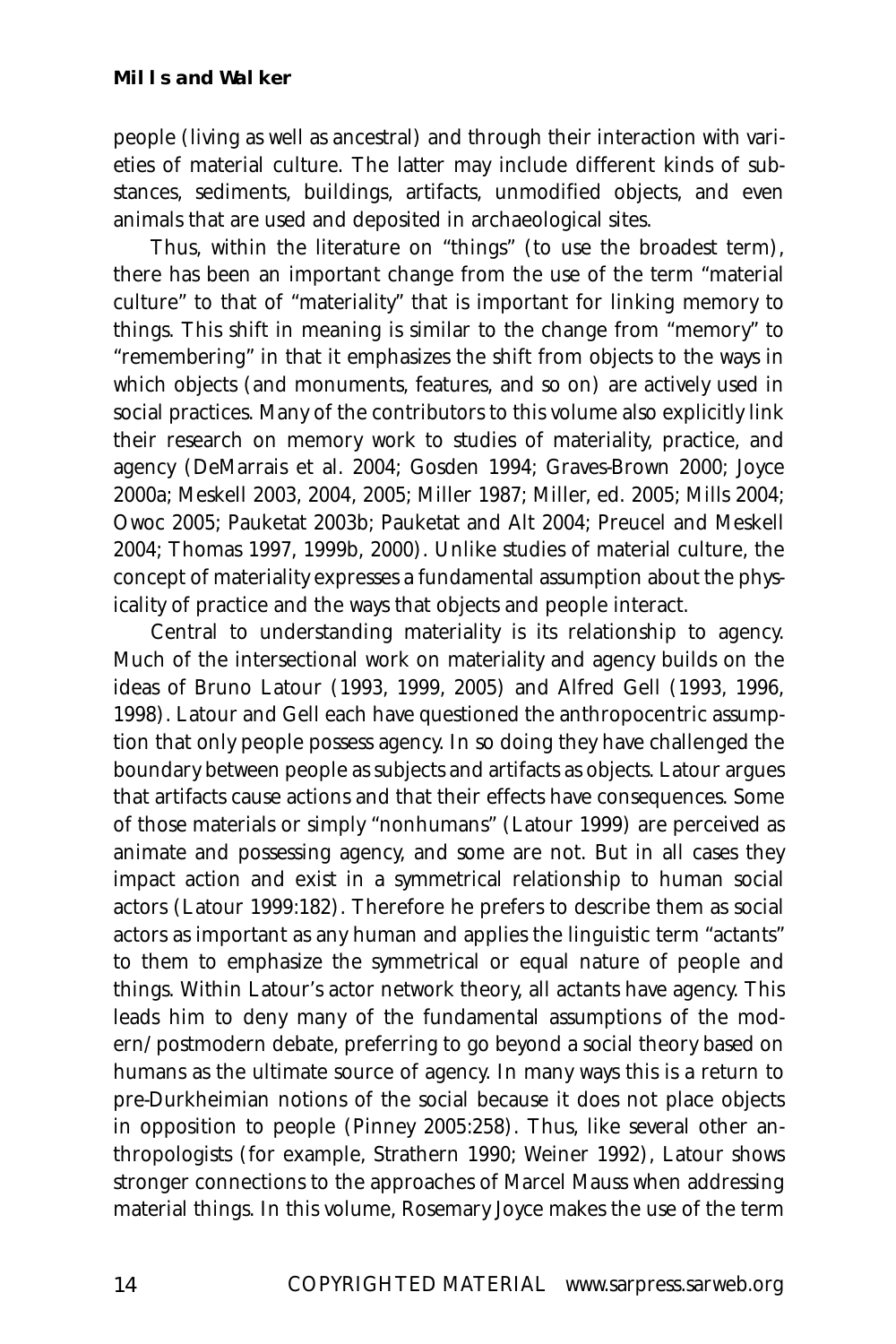**INTRODUCTION**

"actant" more explicit for archaeologists by framing Latour's ideas within an approach that sees all actants (humans and nonhumans) as part of a network "whose changing articulations become our focus."

Although Gell was less willing to make a total commitment to nonhumans as actants, he sought to understand how people's agency is conditioned by their reactions to objects and even their attribution of agency to objects. He coined the term "secondary agency" to describe the effects of human agency as realized through objects and thereby stopped short of according them the full-blown analytical equality sought by Latour. Miller (2005:13) summarizes their different approaches: "While Latour is looking for the nonhumans below the level of human agency, Gell is looking through the objects to embedded human agency we infer they contain." He notes a tension between the abstraction of theoretical solutions to the subject/object dilemma, which he refers to as a philosophical argument, and the grounded albeit "messy terrain of ethnography," which he believes provides a healthy check on such abstractions. Because ours is an archaeological volume, it incorporates this tension between social theory and ethnography over the materiality of subjects and objects and complicates it by applying another layer of tension—that between the abstraction of theoryladen inferences and the terrain of archaeological deposits. Shanks and Tilley (1987) once called this the double hermeneutic of archaeology.

Inspired by Gell's notion of agency as the abduction or inference of agency by people to things (see also Gosden 2005; Olsen 2003) and Latour's desire to seek a nonanthropocentric solution to the subject/object problem, Walker (this volume) considers the role of materiality in the study of prehistoric religion. He argues that archaeologists can identify the life histories of spirits by examining the reactions of people to things they may have inhabited. He finds that anthropocentric thinking hampers an archaeological study of religion and draws on Pueblo people's memory work or oral traditions that link the underworld of the dead with the world of the living to explain the deposition of dogs and human remains in ceremonial buildings. He argues that a nonanthropocentric understanding of society encourages archaeologists to interpret specific kinds of deposits as the results of interactions between human and nonhuman agents, including animals and spiritual forces. He finds that when we recognize that dogs, witches, and buildings are potential members of societies, then the material patterns of the archaeological record become more comprehensible.

Similarly, Lucero explores the processes of ensoulment and then deanimation among Classic Maya commoners at the site of Saturday Creek, Belize. She argues that strata associated with household funerary practices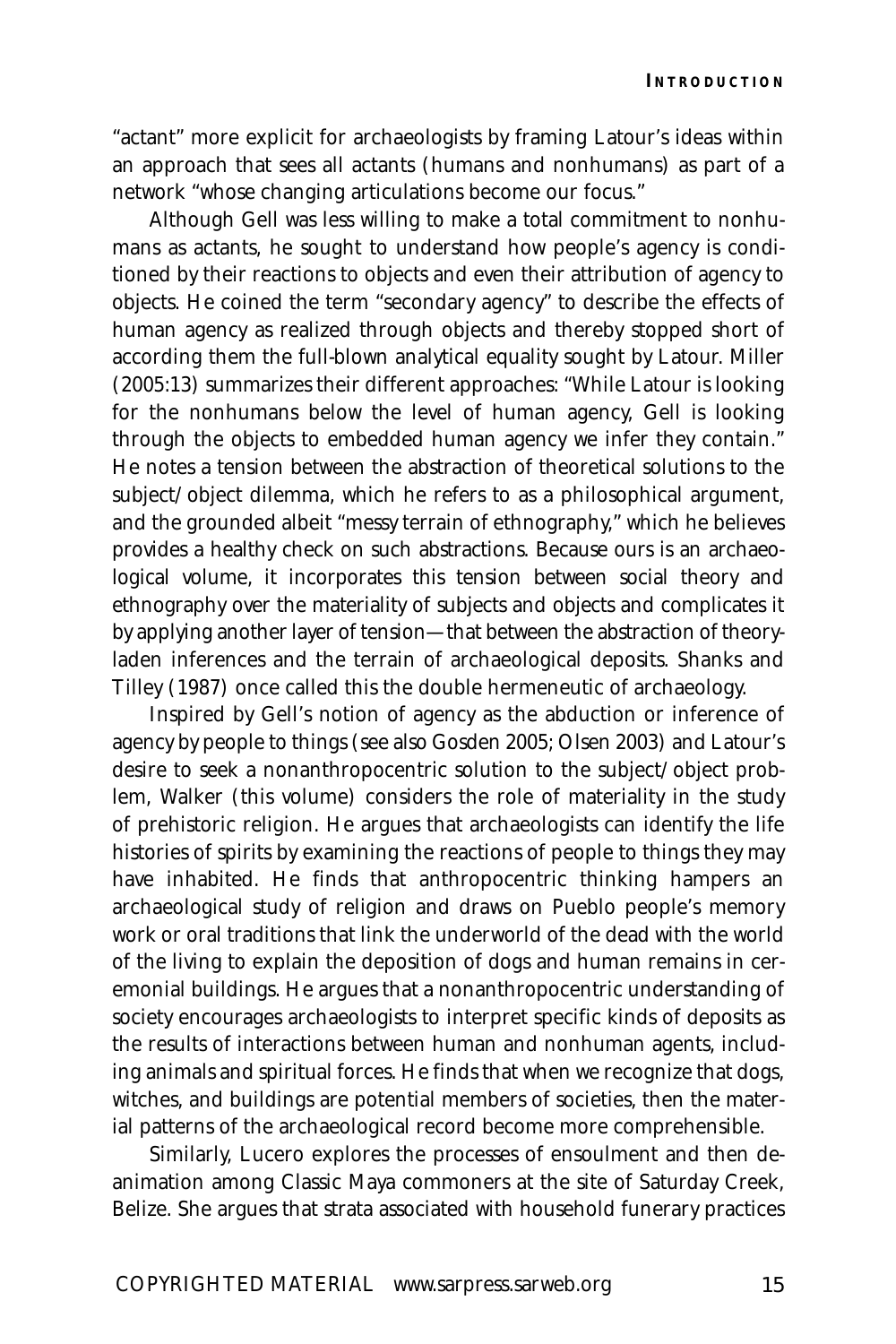involved the simultaneous making of sacred places and the memories about those places. Mortuary customs required the creation of new houses, which involved dedication ceremonies, the de-animation of older houses, and the particular inclusion of grave goods. The logic of such practices is similar across wealthier and poorer households, albeit the elite nature of the objects involved differed between the two contexts. Perhaps one might argue that the houses, like the people, were also themselves poorer or richer rather than simply the products of the poor and rich. As a result status was created and maintained through the very interaction involved in the ensoulment and de-animation of houses. Therefore, as she notes, "The depositional sequence of a structure thus embodies histories of the people who lived and died within its walls just as much as it chronicles building, razing, and re-building."

Thus, whether or not we take a Latourian approach, in which these objects, materials, or simply "nonhumans" are viewed as social actors in their own right, we recognize that many materials were perceived as animate and possessing agency by those who made, used, and deposited them. It is in what Gell (1998) calls this "interartifactual domain" that "connectivities," "attachments," and "resemblances" are created—a domain in which "subjects and objects do not stand in opposition from each other" (Küchler 2005:210) but are complementary. Memory work is therefore understood as an active process in which "making and doing constitutes both persons and things" (Myers 2005:74).

#### **RELATING MEMORY TO MATERIAL PRACTICES**

Archaeological deposits are contexts in which memory practices are materialized. As we stated in the beginning of this introduction, we ascribe to the view that all memory practices have material consequences—that they are materialized through practice. Thus, a practice approach is at the heart of how, archaeologically, we can begin to differentiate different forms of memory work in the past. Understanding the spatial and temporal distribution of practices that produced archaeological deposits is a fundamental part of connecting memory and materiality. It requires the same skills that archaeologists use in any research program, but with the added layer of attention to the relationality of materials (including people). This is an important tenet of actor network theory, but it should be familiar to all archaeologists. Context is everything, and in order to understand materiality, it is important that archaeologists differentiate depositional processes produced as part of human practice from those produced through natural forces, and that the content, form, frequency, and distribution of materials be assessed.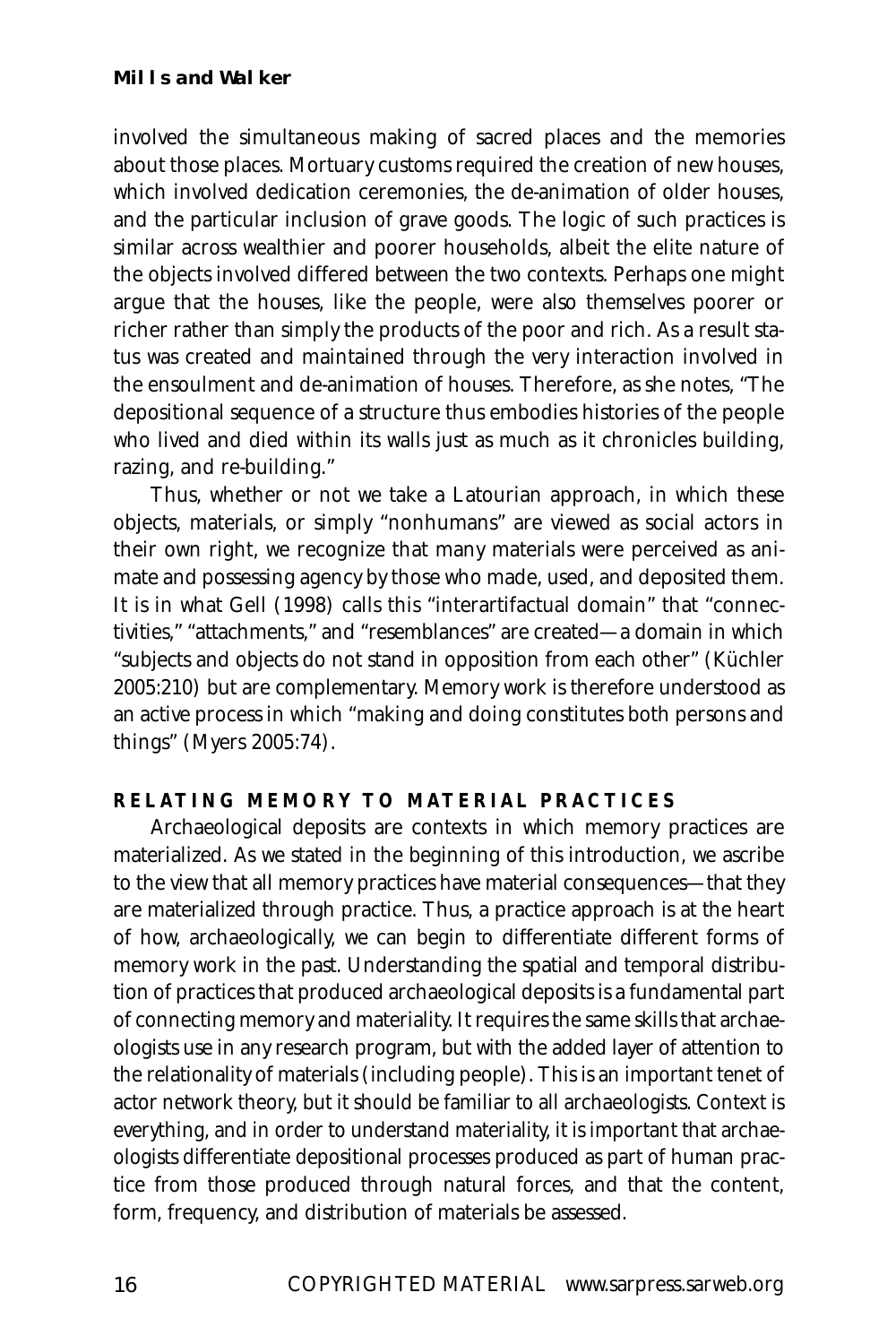Because interpretations of memory and materiality focus on practice, there has been a recursive relationship of techniques of archaeological fieldwork and the scale and precision with which interpretations of practice have been attempted. For example, it would be difficult to talk about the daily practices without being able to differentiate deposits that were made at this level of temporality from those that were produced during more occasional calendrical events, such as annual large-scale feasting. Both can be the subject of studies of the reproduction of memory and its intersection with practice, but the interpretations of daily practices rest on finergrained (literally) studies of how sediments accumulate within deposits using techniques such as micromorphology and the differentiation of layers of plaster (for example, Hodder and Cessford 2004), while large-scale feasting might better be understood in terms of deviations from these smaller-scale accumulations.

The issue of intentionality is implied in many of the previous studies of depositional practice and materiality. We do not agree that it is necessary to assign intentionality to the archaeological materials that we study. Many practices are small in scale, and the results of these activities in the archaeological record are not necessarily the result of intentional acts of discard. In fact, it is this blurring of the distinction between acts of deposition and habitual practices that results in the accumulation of deposits over long periods of time, and that is underscored by several of the authors in this volume (see especially the chapters by Joyce, Pauketat, and Stahl). Whether intentional or not, archaeological deposits are created through different practices, and it is in the differentiation of those social practices and their relationships to memory production that we find our toehold on interpretation, not in whether those practices were intentional or not.

In this volume, Joyce tackles the deeper issues of intentionality entailed in the study of materiality and depositional practices. She illustrates her ideas using examples from Early and Middle Formative (1100–700 BCE) sites in Honduras. She applies Latour's (2005) insight that analyses of networks of human and nonhuman things should ask how nonhuman participants (artifacts, strata, buildings) cause other participants to act. She recognizes that while objects do not have intentions, they can cause practices to happen. Small platforms such as the one found in the early sequence of Los Naranjos, for example, did not intend to grow into large pyramids, yet the presence of the platform encouraged or facilitated the possibility of new practices, including placement of human burials and other activities that changed consciousness about history and would eventually collectively contribute to the making of the later pyramid (compare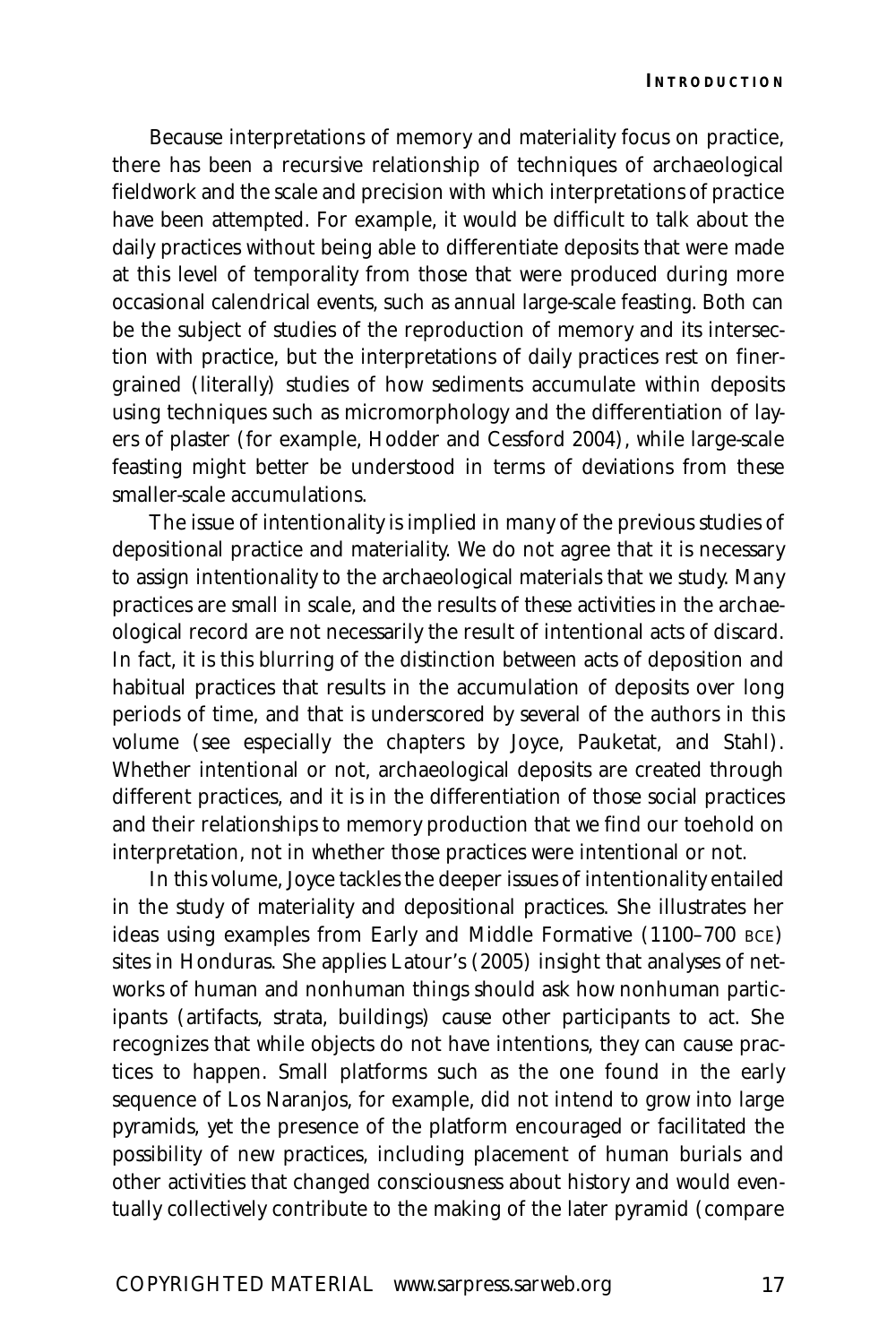#### **Mills and Walker**

Gillespie, this volume). She concludes that the structured deposits "to which we can draw attention are the likeliest remaining pieces of past networks of knowledge and memory, intentionality and action, personhood and embodied dispositions."

The chapters in this volume clearly draw on several different theories of connectivity or relationality to understand memory practices. These include concepts such as enchainment, gathering, and citation. For example, the concept of enchainment is one that has been discussed by John Chapman (2000a) within his theory of fragmentation. Although Chapman's discussion of fragmentation as a way of looking at chains of people places undue emphasis on object breakage and material pieces, the practical aspects of building relationships between people through time, whether with whole or fragmentary objects, are most salient. The concept of gathering together, discussed in many chapters in this volume (for example, Gillespie, Pollard, and Mills) owes its intellectual roots to archaeologists working with small, yet highly diverse Neolithic assemblages (for example, Barrett 1999; Bradley 1990, 2000; Hill 1995; Jones 2002; Pollard 2001; Pollard and Ruggles 2001; Thomas 1999b). In these cases, fragments of objects with diverse origins were deposited together, linking places and people. Citation, or the reference back to something else during an activity, is another concept of connectivity that comes from Jacques Derrida (1982) through Judith Butler (1993, 1997; see also Jones 2001, 2005; Joyce 2003a). Butler's ideas on embodiment, in particular, provide an important way to think about how personhood and identity are expressed within memory practices. Citations to the past are ways in which genealogies of practices are built, forming bridges between people across large expanses of time and space, and these can be expressed at different social scales ranging from the individual to larger social fields or collectives.

As an example of the use of citation and enchainment, Pauketat (this volume) looks at the continuity and change associated with the spread of a founder's cult from Cahokia into Wisconsin in the eleventh century. Like Joyce he questions the role of intentionality in discussions of agency, noting that agency is not something exclusive to individuals but is instead dispersed across fields of relationships between people and things. Radical changes in history reflect significant reorderings of fields of power, but not necessarily intentionality. To explore how disjunctions in history occur, such as the creation of a founders' cult during the emergence and promotion of an ancient ruler, Pauketat focuses on how practice, defined as the tangible aspects of culture, highlights particular images, people, and things in a citational process (in the sense of Butler 1993). Highlighted or cited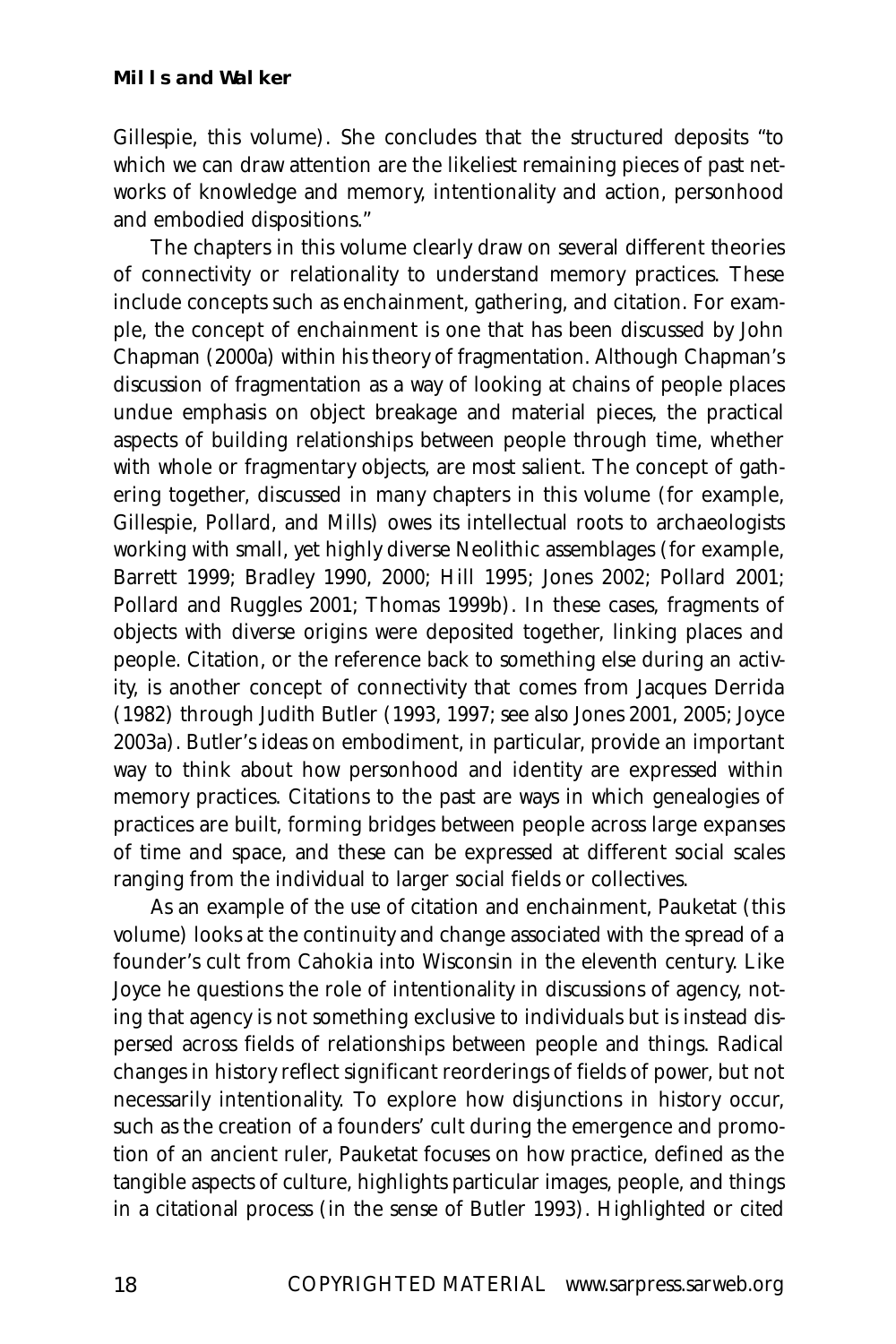relations grow and change through an enchainment of people and things. He argues that the end of effigy mound construction in Wisconsin after 1050 CE was a consequence of the decoupling of the region's old practices from their referents (out-of-date citations) and their enchainment to the new referents from Cahokia, those of a foreign founders' cult centered at a distant place (Cahokia) where the powers of *wa-kan-da* were being gathered.

Mills's chapter combines the concepts of gathering and citation to look at memory practices in Chaco Canyon at different social scales. She points out that Chacoan depositional practices brought together objects with diverse origins and histories. Dedicatory caches for round rooms featured worked and unworked objects that were remarkable in their diversity within, and redundancy between, deposits. An important commonality between these caches was that they minimally included objects that were ornaments, ornament debris, and/or raw materials used in ornament production. Through this commonality she argues that buildings were meant to be dressed, much in the same way that bodies were ornamented. Like Lucero's discussion of animation, Chacoan buildings were given an identity and animated through the deposition of beads, pendants, and other materials that provided citations to other bodily practices. Citation was also present in the ways in which small-scale depositional practices replicated the ways in which larger depositional events took place. Small kivas, for example, contained the same kinds of materials as did the largest deposits from great kivas. As she also argues, these continuities of tradition can be traced to the materiality of Ancestral Pueblo memory work into the present day.

People inhabit their worlds in very different ways (Barrett 1999) and create meaning through their residence in different practices. We may get closer to understanding how those differences were expressed by looking at the ways in which memories were created and maintained. Most of us in this volume do not use a phenomenological approach to understand these relationships. Rather, we use materiality as a window to understand the connections between people through time and across space that make each of the societies we study (and social networks within them) different. We try to understand how social memories were constructed in their terms, not our own, creating a cross-cultural study of aesthetics and meaning.

For example, Joyce (this volume) advocates creating a semiotic approach to track these networks between people through time and across space. Like a growing number of other archaeologists (for example, Preucel 2006), she draws on Peircean rather than Saussurean semiotics, arguing that the process of building the pyramid is not the result of meaningful signs (Saussure) but the process of meaning making (Peirce). She uses the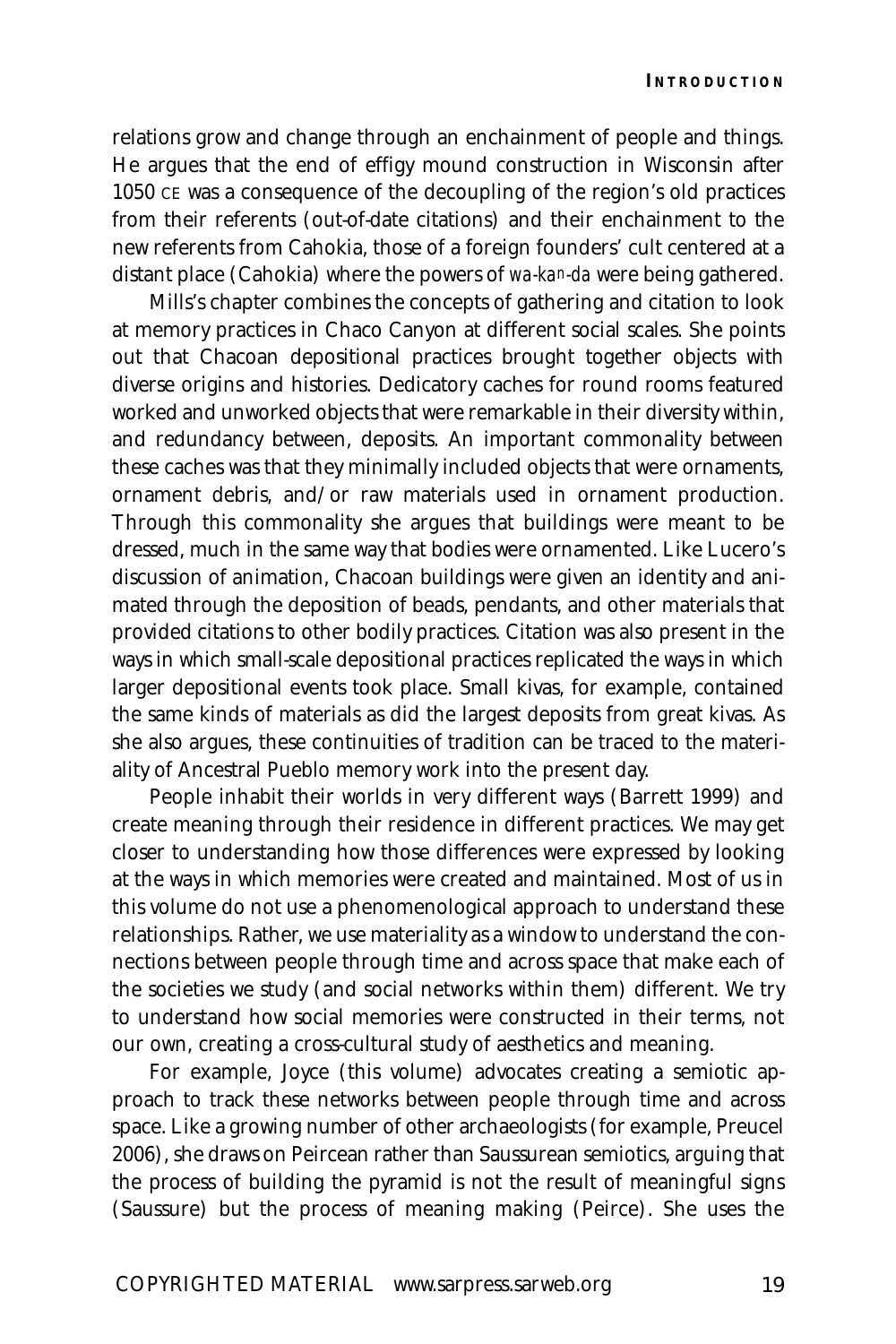example of the malanggan described by Küchler to demonstrate that it is in the linkages or chains between people that meaning is made, not in the fact that they signify something. These images are used in performances that are part of continuing networks through time, recreating memories through their citation to past persons and reshaping them through practices that bridge generations. Their meaning derives from the presence of these connections between people through time.

Webb Keane (2003b, 2005) has made a similar argument for understanding how material items are made meaningful, focusing on the concept of "bundling." The meaning of objects is always dependent on another referent: form is bundled with other associative attributes, and those attributes are responsible for making things meaningful. Although he does not historicize that bundling together of attributes, we may extend this idea to how specific attributes of objects serve as mnemonics, making connections between people, as Joyce's discussion suggests. Many of the other authors in this volume use these kinds of associations to arrive at interpretations of how object meanings were used in memory making. These interpretations may be of individual artifacts, but they may also be of assemblages of objects. Because archaeologists often deal with assemblages, the application of theories to clusters of objects linked by their spatial and temporal properties may hold considerable importance in how we interpret what was meaningful in the past. Nonetheless, although objects within assemblages may refer to each other, for them to be meaningful in the sense of memory work they ultimately need to have associations with people—those who made them in the present and in the past. In short, meaning is a dimension of practice that relates actants to values.

Although most of the authors in this volume do not look at mortuary practices per se, the ways in which genealogies are constructed, the citation to persons in the past, and the heirlooming of objects are all processes that are important parts of ancestor veneration. The chapters by Lucero, Mills, and Nielsen all discuss ways in which ancestors were honored through practices that bridged many generations. Nielsen's chapter most explicitly discusses the dynamic properties of social memory and ancestor veneration, focusing on the late prehistoric or regional development period (900–1400 CE) of the southern Andes. He carefully culls through the ethnographic, ethnohistoric, and archaeological evidence of the relationship between burial towers (*chullpas*) and storage silos and concludes that rather than attempting to typologically distinguish these buildings archaeologists should recognize that chullpas are multifunctional objects involving relationships between people and ancestors. These structures "wove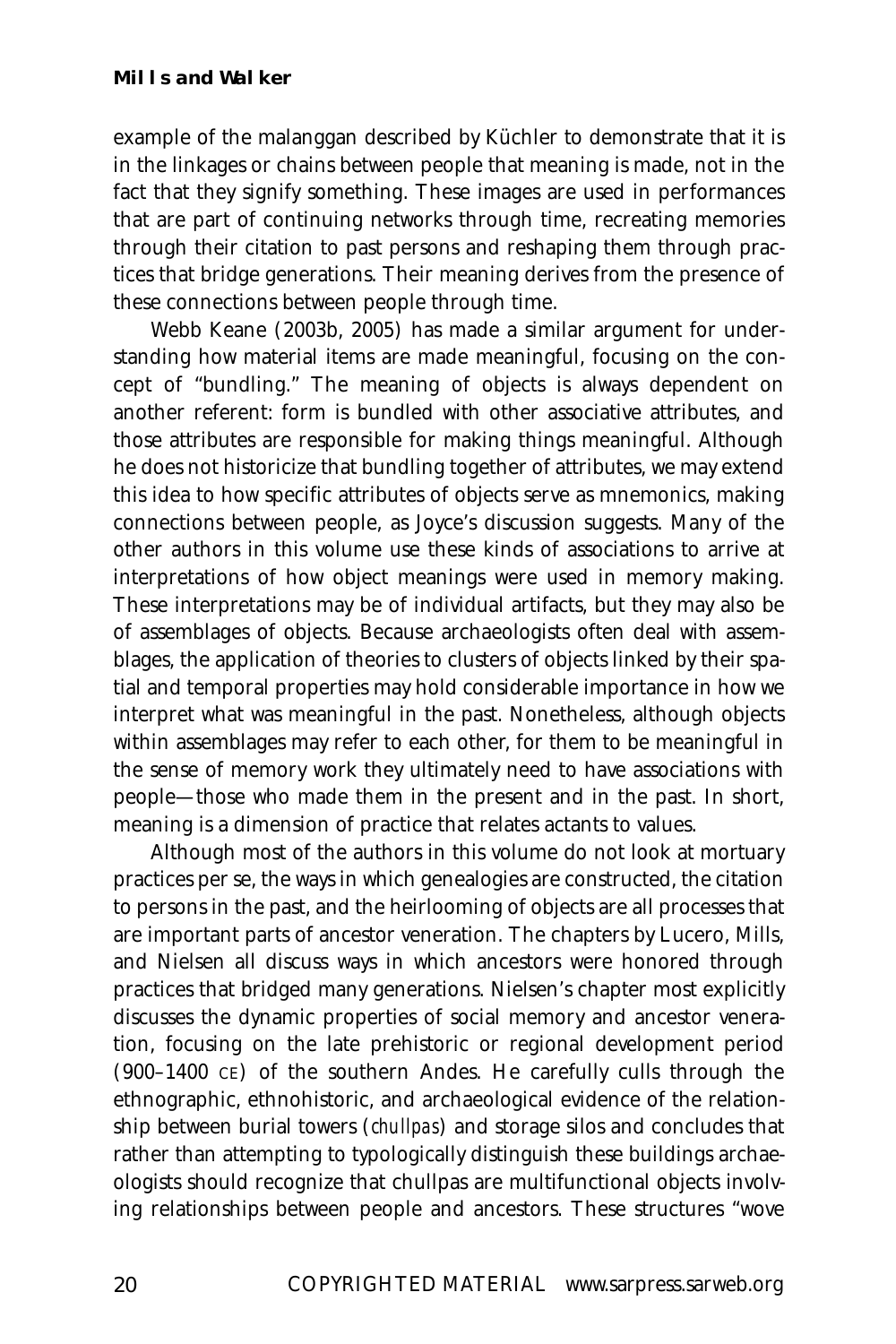different practices, actors, and contexts of social interaction into a single field structured around the ancestor." Indeed they embodied ancestors and did what ancestors do to "guard the fields and herds, promote their fertility, protect the harvest, bring prosperity to their descendants providing them with food, water, and other (stored) goods, represent the group before outsiders, defend the community and its territory, fight their enemies, [and] inspire political decisions."

#### **RITUAL IS EVERYWHERE**

A major outcome of the studies in this volume is that by reconstructing different genealogies of material practices there can be a rethinking of traditional distinctions between ritual and domestic life. The problems with this dialectic have been pointed out in recent years by a number of archaeologists (see especially Bradley 2003, 2005; Brück 1999; Walker 2002). Brück, in particular, critiques the post-Enlightenment concept of ritual as always in opposition to secular life. This dualism was a part of many of the early approaches to depositional practice in that "structured" deposits were seen as the result of ritual, while other, supposedly nonstructured deposits were the result of domestic action. As noted above, adherence to this dichotomy ignored variation in how ritual may have been conceptualized and practiced by past societies. Instead, she argues for an alternative tactic that emphasizes "prehistoric conceptions of effective action" (Brück 1999:314), which may include overlapping spheres of what is considered sacred versus profane and replaces practical with symbolic logic.

Bradley (2003, 2005) and Walker (2002) have made similar arguments, calling for a rethinking of the traditional distinction between sacred and profane and their replacement with the search for alternative systems of logic and value. As Bradley (2003:11) argues, many archaeologists perceive of ritual in functionalist terms as separate from daily life and as something formal in nature. This is why the "structured deposits" argument for ritual action has failed in its ability to discern new systems of value: they were seen as intentional, rational choices within a system of value that reproduced contemporary Western ritual practice. Similarly, other deposits that are less structured were seen as excluding ritual practice.

In this volume all of the authors use the idea that ritual is something to look at through practice, not through a priori ideas about what do or do not constitute ritual deposits. Stahl and Walker, especially, probe this theme in their discussions of how animals were differently valued by the Banda of Africa and Ancestral Puebloans, respectively. Stahl explores the history of Banda people in Ghana between 1400 and 1900 CE, focusing on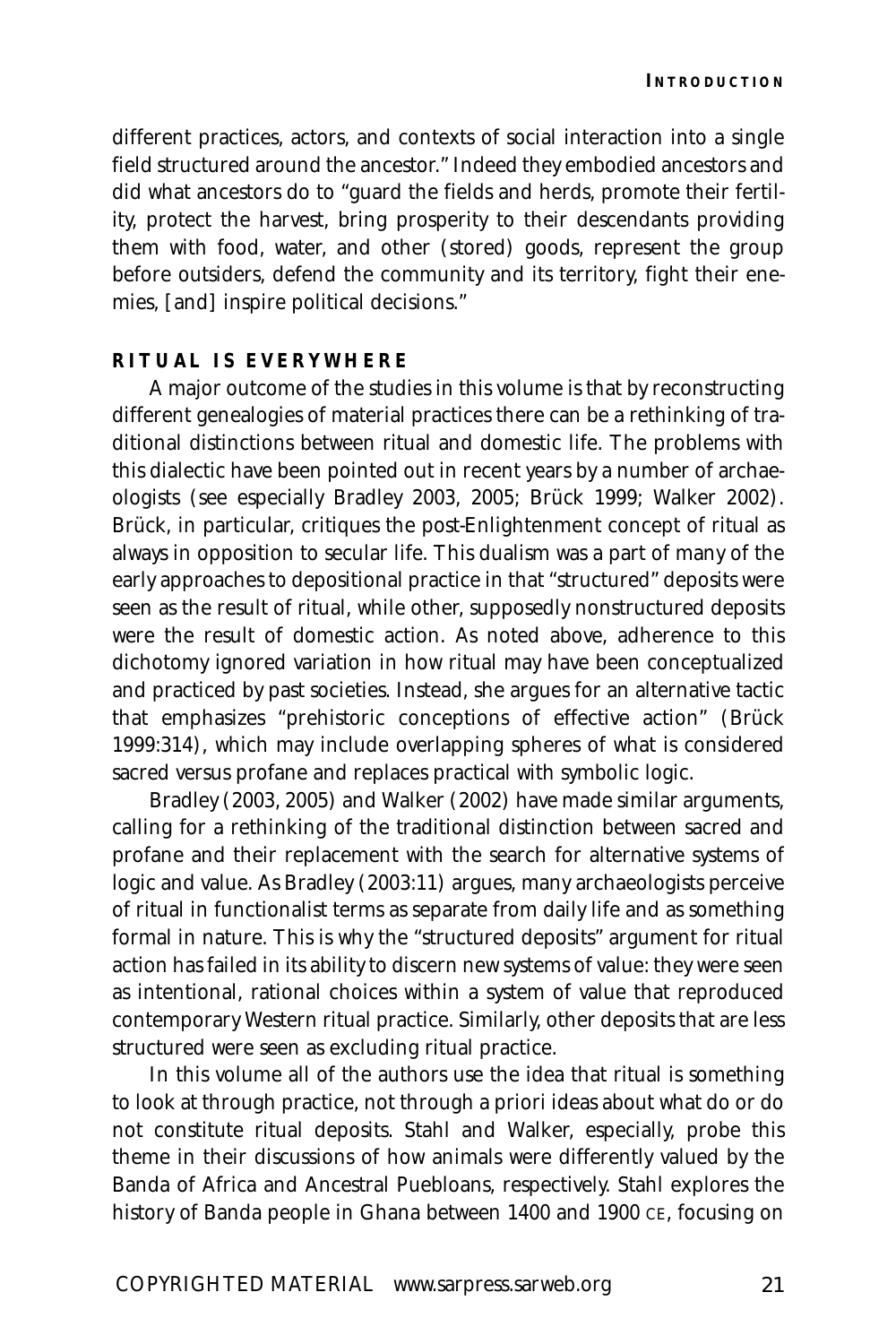the interplay of practices associated with shrines. Building on the ritual theory of Catherine Bell (1992, 1997), Stahl recognizes that to understand ritual it is important to understand it as strategy or practice (ritualizing). When seen as an evolving process rather than as a type of behavior, ritual becomes a more malleable phenomenon. Seen in this way, the tantalizing manner in which ritualizing often transcends rational categories like sacred/profane, practical/impractical, belief/action becomes more comprehensible. For archaeologists the implication is that the remains of ritualization will not inhere in specific objects or buildings but in the way they are utilized. To differentiate the ritualization of a range of objects in Banda society, Stahl tracks the life histories of dogs, pythons, pots, and beads. In so doing, she does exactly what Bradley has called for: recognition of a continuum of rituals and the possibility of ritual in everyday life. Social memory is implicated in this analysis because of the continuities in tradition that Stahl so effectively tracks through the long sequence of occupation in the Banda area.

At the same time that we note that ritual is everywhere, it is clear that some rituals are performed at scales or with materials that become more archaeologically accessible than others. Susan Gillespie's chapter looks at continuities and discontinuities in depositional practices to construct a history of La Venta. She explains the patterning in deposits as the result of prestige-enhancing competition between elite households. Throughout much of that history Complex A was a "ritually charged place," which served as "an arena for negotiating and contesting that hierarchical ordering." She argues that only a powerful ruler could have brought such a longterm ritual arena to an end. She links the massive deposits of the last phase not with the abandonment of the site but instead with the emergence of such a ruling house. Interestingly, the power of this ruler is invoked in a dramatic event whose memory would replace those of earlier ones as the sole creation narrative. Further cyclical building activity at the site came to an end, leading the community to forget the contestable nature of their past—marking a break in the chain of practices that formed these mounds in the first place.

#### **CONCLUSIONS**

The papers in this volume are examples of the ways in which archaeological studies of materiality contribute to understanding how memory becomes historicized through linked activities that engage with materials. Archaeology is the one discipline that provides a long-term perspective on memory work. Recent research on materiality underscores the ways in